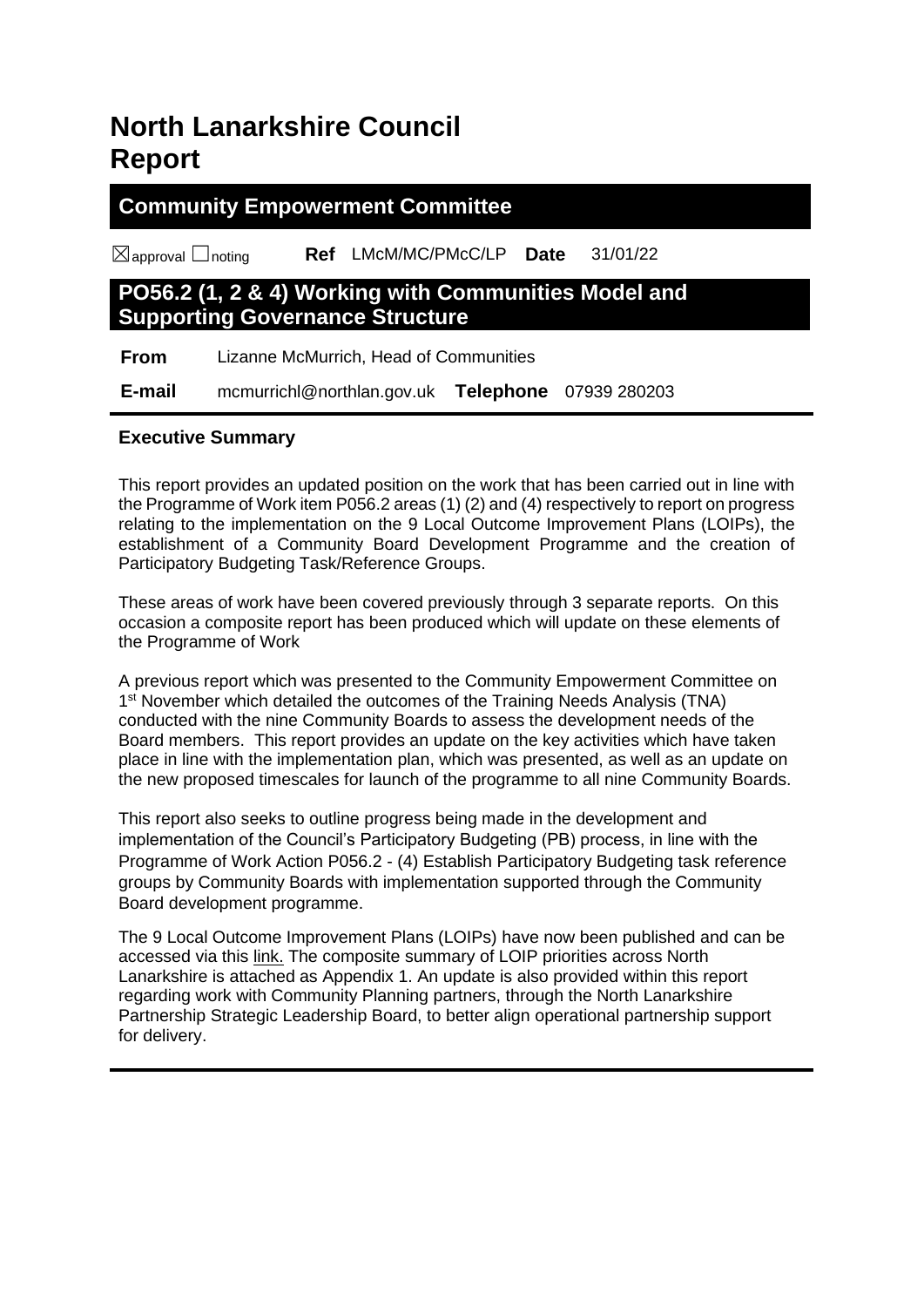#### **Recommendations**

It is recommended that the Community Empowerment Committee endorse the approach to date in respect of Programme of Work areas PO56.2 (1, 2 & 4) Working with Communities Model and Supporting Governance Structure as set out in section 2 of the report.

#### **The Plan for North Lanarkshire**

| Priority           | Enhance participation, capacity, and empowerment across our<br>communities                                                  |
|--------------------|-----------------------------------------------------------------------------------------------------------------------------|
| Ambition statement | (20) Improve the involvement of communities in the decisions, and<br>development of services and supports, that affect them |

#### **1. Background**

#### 1.1 **Local Outcome Improvement Plans**

- 1.1.1 The Local Outcome Improvement Plan priorities provide the key focus for agendas and the work of each of the 9 Community Boards reflecting the ambitions and Programmes of Work associated with the Plan for North Lanarkshire at a locality level. The 9 Local Outcome Improvement Plans have now been launched and published and work is underway to ensure mechanisms to continue to develop and implement local action for delivery under each priority and ensuring links to strategic approaches where cross cutting themes have emerged.
- 1.1.2 The North Lanarkshire Partnership Strategic Leadership Board recognise the need to build on existing partnership approaches to ensure a clear supporting delivery model specifically to support and ensure implementation of the Community Boards and their LOIP's. It is crucial that the work of the North Lanarkshire Partnership is organised in a way that ensures shared ownership, accountability, and empowerment of staff at all levels and that enables deployment of adequate resource to plan with and respond to community need.

#### 1.2 **Community Board Development Programme**

1.2.1 A Training Needs Analysis (TNA) was conducted with all nine Community Boards to establish a programme of development for board participants with the aim of providing support for participants to fully undertake and execute their roles as Board members to optimum effect. The outcome of the TNA was presented to Committee on 1<sup>st</sup> November 2021. The results from which highlighted that there was confidence in communication skills, the role of the Community Board chair and IT skills. In terms of development priorities, 40% of respondents indicated that they would like development on; participatory budgeting, the Council's budget process, community asset transfer, local development programme, local outcome improvement plans and partnership working.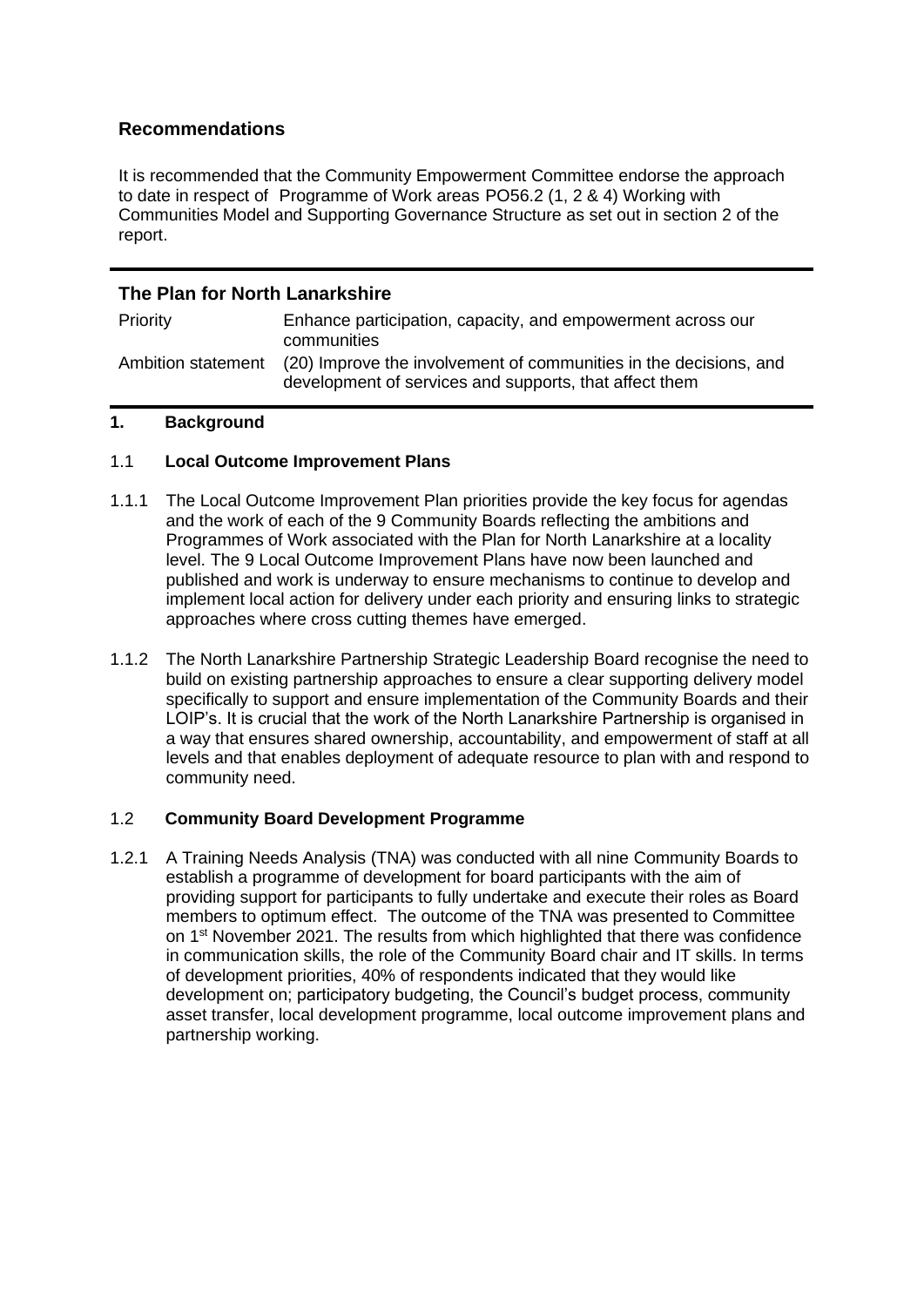#### 1.3 **Participatory Budgeting Task/Reference Groups**

1.3.1 In May 2021 Local Authority Leaders renewed their commitment towards PB and mandated COSLA officers to work with Scottish Government to review the 1% Framework Agreement. The revised framework agreement extends the timeframe to deliver on the 1% commitment to the end of March 2022 in response to delay caused by the COVID -19 pandemic. Subsequently Leaders were asked to review and sign off on the renewed framework agreement whilst seeking further flexibility on timescales for meeting the 1% target. CoSLA recognised that during 2020/21 most planned PB activity across councils was directly impacted by the work needed to respond to the pandemic, resulting in delays in meeting the target. Whilst the target to allocate at least 1% via PB remains, there is a degree of flexibility available to councils as to when the target can be practicably met or exceeded.

#### **2. Report**

#### 2.1 **Local Outcome Improvement Plans**

- 2.1.1 The Local Outcome Improvement Plans (LOIP's) coving each of the 9 Community Board areas have now been launched and published on the Council's website. The plans can be accessed via this [link.](https://www.northlanarkshire.gov.uk/your-community/working-communities/your-area/local-outcome-improvement-plans-loips) Work is now underway with partners and community representatives, and in some cases through the creation of subgroups, to progress with key priorities. Work is ongoing with council services and partners to ensure coordinated approach to the work linked to key cross cutting themes such as:
	- Tackling Poverty;
	- Digital Inclusion:
	- Mental Health and Wellbeing; and
	- Young People.
- 2.1.2 Community Boards are provided with regular updates on progress against LOIP priorities. Progress is reflected within North Lanarkshire Partnership's Working with Communities Programme Progress Tracker, a copy of which is included in Appendix 2. An annual report will be prepared for committee and published in line with the requirements of the Community Empowerment (Scotland) Act 2015.
- 2.1.3 At its December 2021 meeting, the North Lanarkshire Partnership Strategic Leadership Board approved an implementation plan for the creation of partnership teams organised around the delivery of LOIP's. The proposed approach has been designed to build on positive and productive partnership approaches already in existence and will be organised in a manner that will secure alignment to the nine Community Boards, but, at the same time reflecting the area-based responsibilities of partnership agencies. Reflecting feedback from the North Lanarkshire Partnership session regarding resource implications and trying to maintain a natural fit for officers through alignment with their operational remits. However, it is not the intention to create nine teams, rather the aim is to provide officer support from partners for Community Board operations across all nine areas. These core Support Teams will provide support for more than one Community Board. For illustrative purposes these teams could be organised as follows:
	- Cumbernauld, Northern Corridor and Kilsyth;
	- Airdrie and Coatbridge;
	- Motherwell and Bellshill; and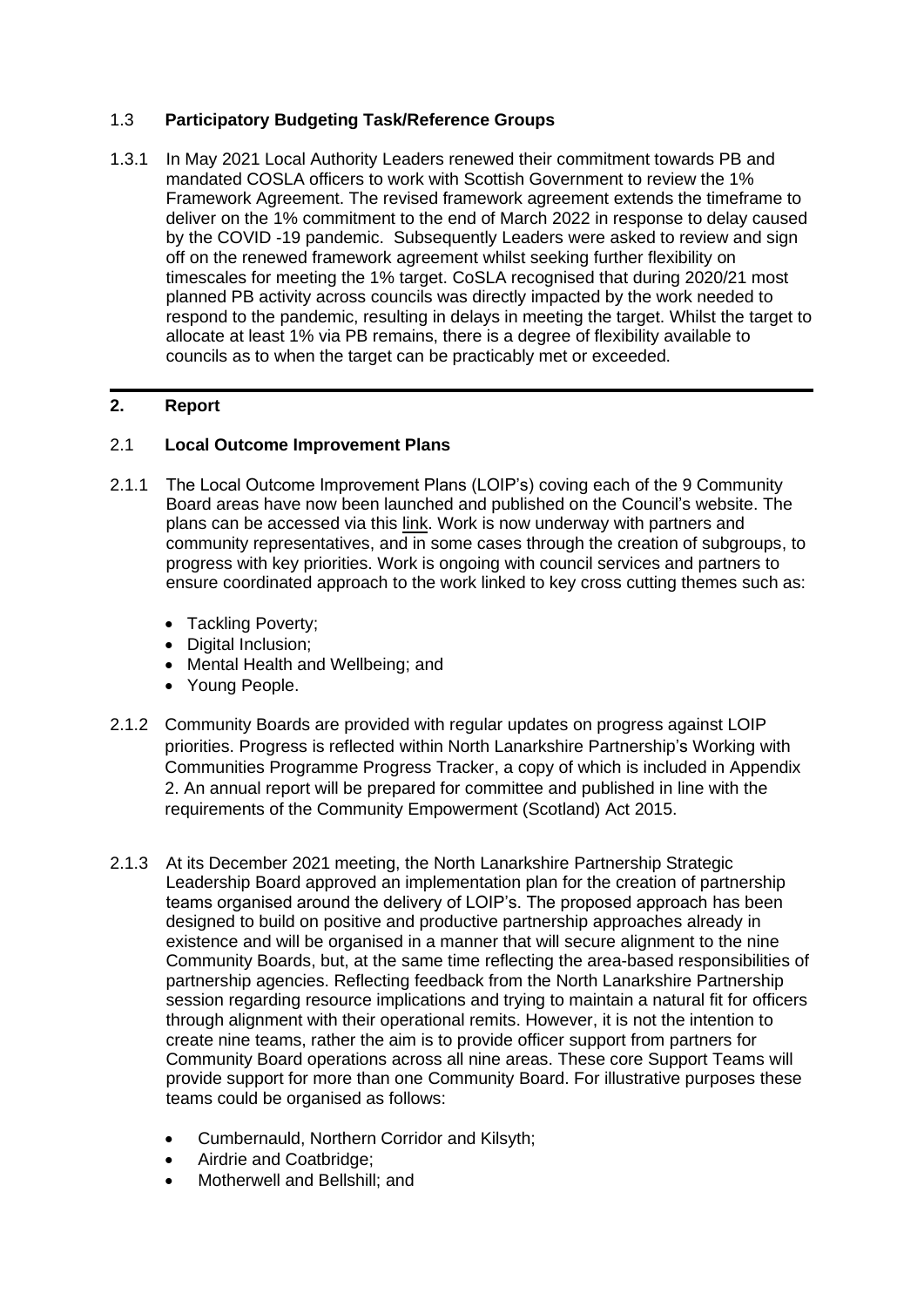- Wishaw and Shotts.
- 2.1.4 Terms of reference are in development. Membership of the teams will be confirmed at a future meeting. The emerging remit areas include:
	- development and capacity building –Community Board members and officers;
	- action planning to ensure ownership and delivery of LOIP priorities;
	- local accountability for the role of partner agencies (engagement and representation);
	- focusing on, and responding to, local community priorities; and,
	- clear reporting and dialogue across service areas and with senior management teams within individual organisations.

#### 2.2 **Community Board Development Programme**

- 2.2.1 Members will recall the report presented to Committee on 1<sup>st</sup> November which detailed the outcome of the Training Needs Analysis (TNA). The Talent and OD team (TOD) worked closely with the Community Partnership Team to develop the TNA which concentrated on the following eleven key priority areas:
	- the role of Community Board Members;
	- the role of the Community Board Chair;
	- partnership working;
	- community engagement;
	- identifying areas of improvement:
	- Participatory Budgeting;
	- Local Outcome Improvement Plans;
	- the Local Development Plan;
	- IT skills:
	- Community Asset Transfer; and
	- the Council budget process.
- 2.2.2 The results of the TNA were analysed and the key areas for development identified. As agreed, an area has now been developed on the Council's Learning Management System LearnNL which will house all learning resources for members of the Community Boards to access. This area will be known as the Community Board Member Development Hub. The Hub offers all Board Members access to a wide range of learning resources with a focus on the key requirements identified through the TNA. The resources have been developed in such a way as to offer a blended learning experience to support a variety of preferred learning styles. Examples of resources include e-learning modules, videos, webinars and online masterclasses. Image 1.0 below shows the dashboard which participants will see when they first log in to the system.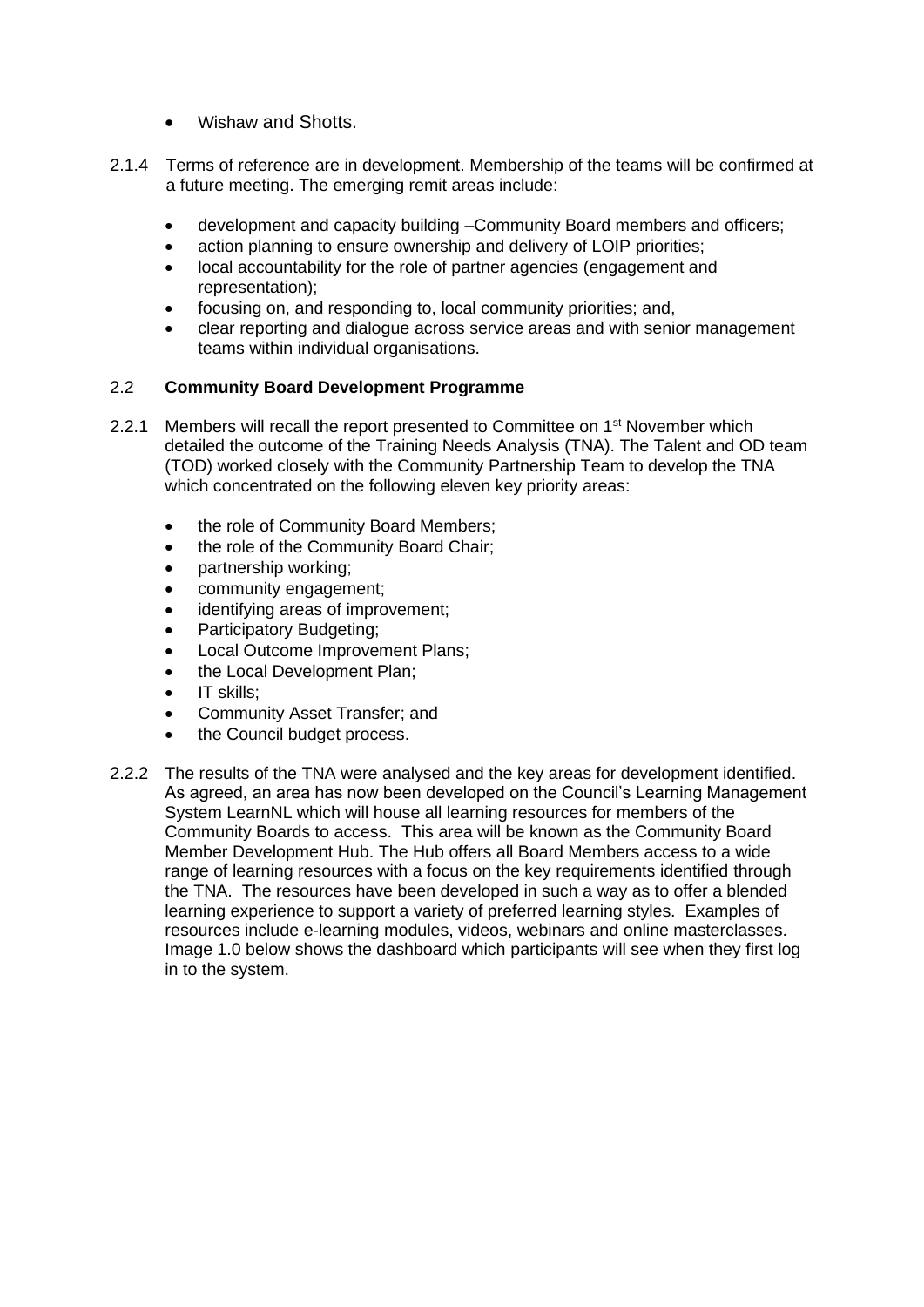

#### **Image 1.0 – Community Boards Hub on LearnNL**

2.2.3 All Community Board members will receive a log in to access the Hub. Where required, virtual introductory sessions will be offered to help members navigate their way around the Hub which has been created to make the resources easily accessible and aligned to the key subject areas identified within the TNA. Within each tile, there will be relevant resources available. As an example, Image 2.0 below shows the content within the Role of Board Members section.

#### **Image 2.0 – Learning Resources within a category**

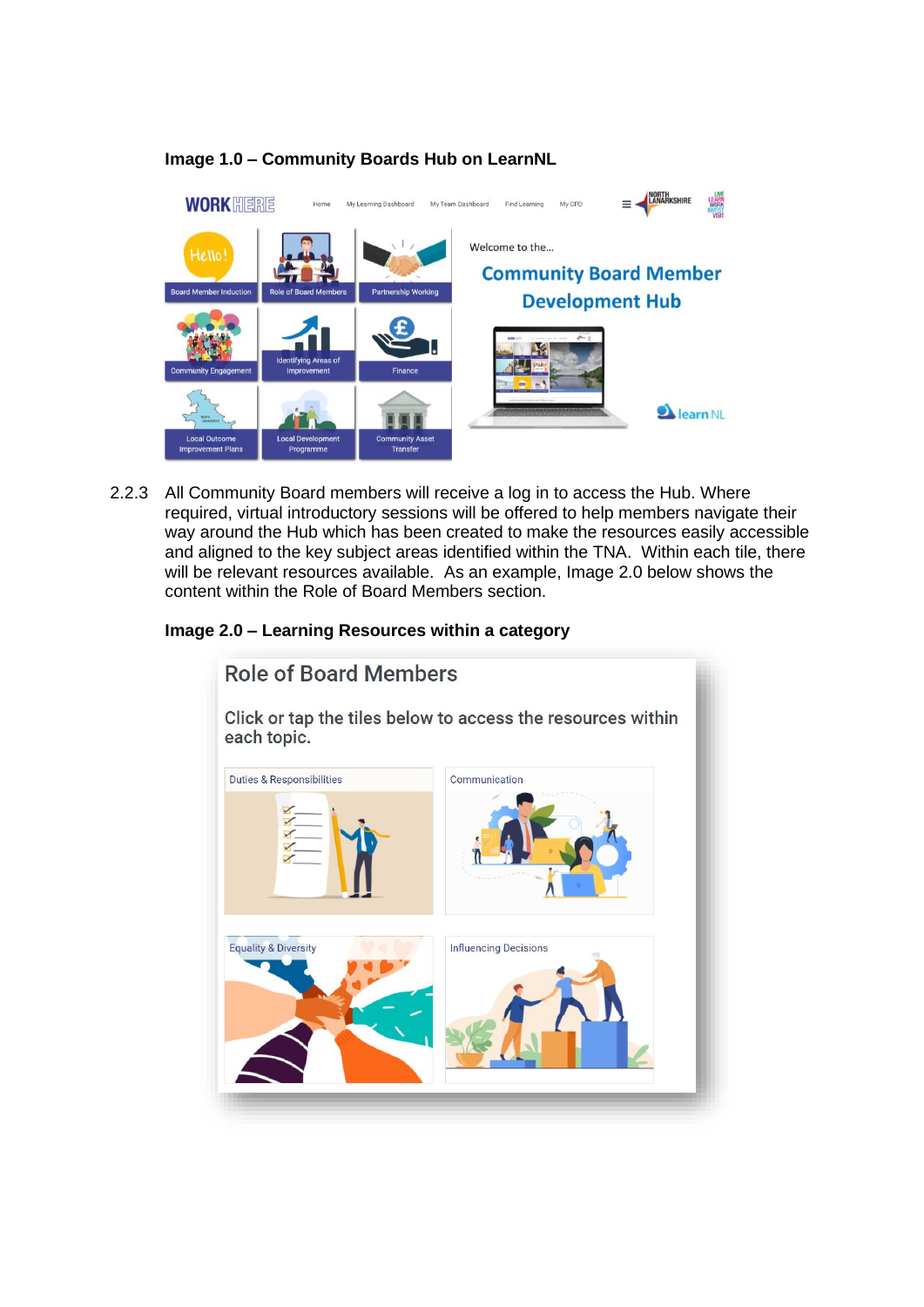- 2.2.4 The TOD team will continue to develop the Hub on LearnNL for launch to the Community Boards. Members of the Board will be invited to test the site and provide feedback for the further development of the site. Any feedback received will be used to amend the site in advance of the launch.
- 2.2.5 The Community Boards Development Hub was originally scheduled to be launched in January 2022. This has now been pushed back to April 2022 to allow sufficient time for the site to be built and members to be trained in the use of it. Both TOD and the Community Partnership team will work with Corporate Communications to agree a communications plan for the launch of the site. A copy of the updated implementation plan for the Community Board Development Programme can be found in Appendix 3 of this report.

#### 2.3 **Community Board Participatory Budgeting Task / Reference groups**

- 2.3.1 It was previously agreed by the Community Empowerment Committee to proceed with the establishment of Participatory Budgeting task/reference groups to support the programme of work delivery P056.2 - (4). A briefing paper outlining the role and requirements of such groups was presented to each of the 9 Community Boards during the November/December 2021 cycle of meetings. Each Community Board has been tasked with identifying the most appropriate local structure to put in place, supported by council officers, to progress Participatory Budgeting at a local level. A copy of the briefing paper is included in Appendix 4 of this report.
- 2.3.2 Following presentation of the briefing paper to each community board, the mainstream PB action plan has been updated and will be used to finalise the initial timelines that the task and reference groups will work towards. A copy of the North Lanarkshire Mainstream PB Action Plan – Update is included in Appendix 5 to this report.
- 2.3.3 As part of the ongoing development of PB at a local level, the new task and reference groups will be asked to identify a portion of budget to deliver a locality PB exercise. At present the funding for this will be via current Local Development Programme budgets. Each Community Board will be able to shape PB to most suit the needs of their area focussing on local issues and LOIP priorities
- 2.3.4 A short animation explaining PB for communities is currently available via a dedicated PB page on the Council Website which includes further supporting information: [Participatory Budgeting \(northlanarkshire.gov.uk\).](https://www.northlanarkshire.gov.uk/your-community/participatory-budgeting)

#### **3. Public Sector Equality Duty and Fairer Scotland Duty**

#### 3.1 **Fairer Scotland Duty**

3.1.1 The Community Board Development Programme contributes towards our responsibility by increasing capacity and capability of board members to address wider community and strategic priorities relative to reducing inequalities of outcome.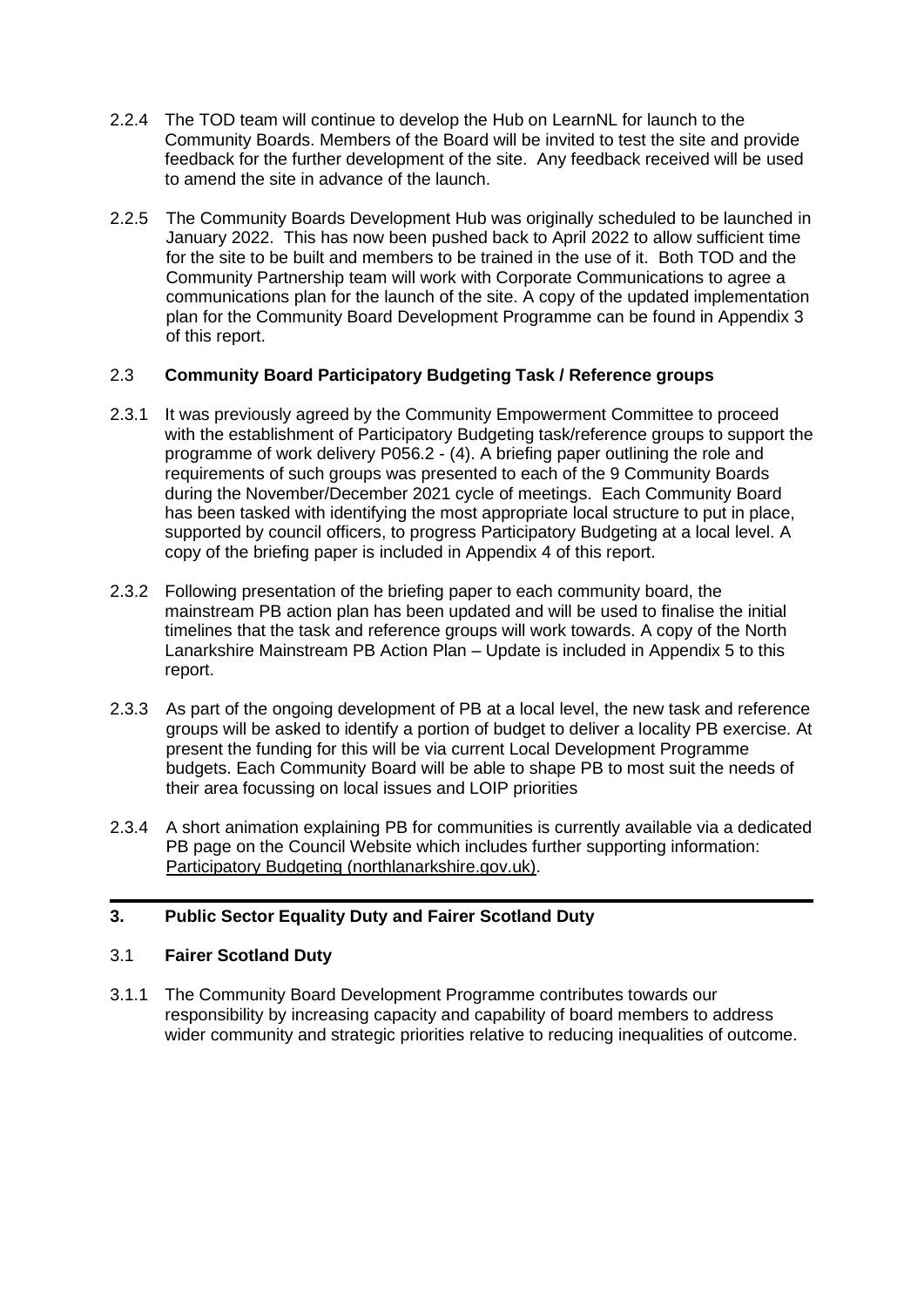- 3.1.2 An integrated Fairer Scotland/Equality Impact Assessment has been prepared considering the findings of the initial phases of the roll out of PB. Groups representing people with protected characteristics were involved in the pilot PB activity during the initial phases and have (and will continue to) inform the development of the process. PB has the potential to enable community led projects which have a positive impact on all types of socio-economic disadvantage experienced by people within specific community locations and communities of interest.
- 3.1.3 Fairness and reducing inequalities is embedded in the approach to LOIP's and Community Planning and relevant assessments are undertaken for specific areas of work or priorities as required

#### 3.2 **Equality Impact Assessment**

- 3.2.1 In relation to the Community Board Development programme the initial EQIA will be informed through the needs analysis and ongoing engagement with Community Board members. In addition, through the needs analysis, any accessibility requirements, reasonable adjustments or a requirement for alternative delivery methods have been identified to ensure that no-one is excluded.
- 3.2.2 An integrated Fairer Scotland/Equality Impact Assessment has been prepared considering the findings of the initial phases of the roll out of PB.

#### **4. Impact**

#### 4.1 **Financial impact**

- 4.1.1 The LOIPs and wider locality planning processes will continue to be delivered within the available resources of the Council and Community Planning Partners.
- 4.1.2 The Community Boards development programme will mainly be delivered within the available resources of the Council and Community Planning Partners. However, from time to time there may be some additional costs for specialist input or to secure relevant resources – these will be met from existing budgets.
- 4.1.3 Mainstream PB should be delivered within existing budgets and requires no additional financial resource. There are no additional costs associated with the creation of Task/Reference groups through community boards

#### 4.2 **HR policy / Legislative impact**

4.2.1 None identified at present.

#### 4.3 **Technology / Digital impact**

4.3.1 In line with the Council's digital transformation, a digital first approach will underpin all aspects of the approach to these areas of the Programme of Work. Through the needs analysis any accessibility requirements, reasonable adjustments, or a requirement for alternative delivery methods have been identified to ensure that noone is digitally excluded.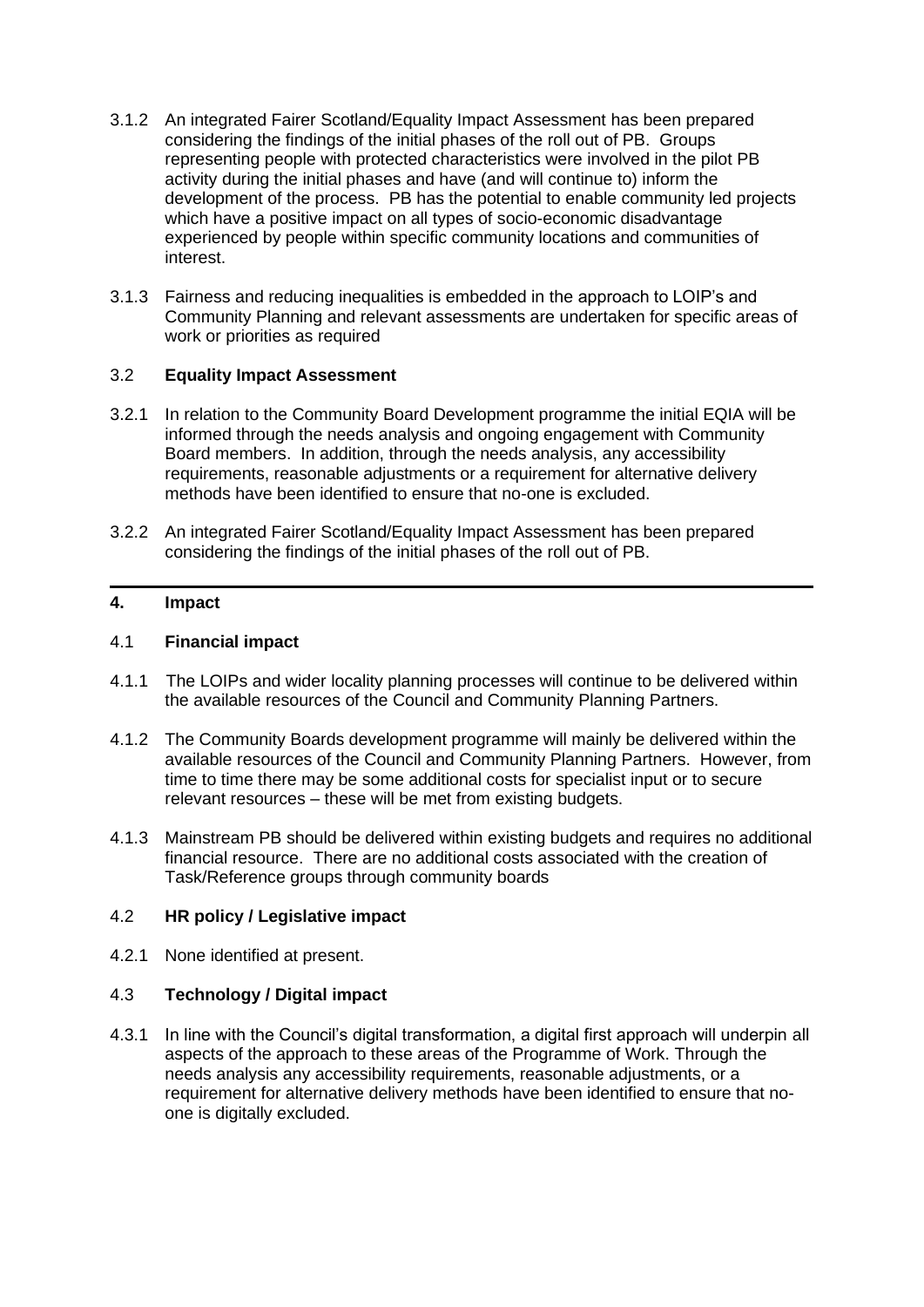4.3.2 In relation to PB development work continues on the Consul engagement platform at a national level. The existing version of the site will move to a new version over the coming 12 months which integrates My Account sign up in the platform. Digital Inclusion is a key priority across the 9 LOIP's. Engagement is ongoing with the Community Boards which feeds directly in to the Council's DigitalNL programme

#### 4.4 **Environmental impact**

4.4.1 Positive environmental impact by maximising digital technologies to facilitate and deliver learning and development. Various actions within the LOIPs and the approach to PB support environmental improvements and encourage wider community participation in expanding this positive input.

#### 4.5 **Communications impact**

4.5.1 A bespoke communications plan will underpin the Community Board Development Programme, whilst communications regarding PB will be mainly locally driven and coordinated via Community Boards' communication channels. LOIPs have been published online and links shared across all community boards and with community planning partners

#### 4.6 **Risk impact**

- 4.6.1 The proposals outlined in this report will support the controls and actions identified in respect of the Community Engagement Corporate Risk in relation to the ongoing work related to PB.
- 4.6.2 In relation to Delivering for Communities and the ongoing delivery of the LOIPs, the Progress Tracker (see Appendix 2) will ensure improved compliance with the Community Empowerment (Scotland Act) 2015 and will function as a further mitigation measure in line with the corporate Community Engagement risks. The action plans being devised in relation to the LOIPS will also indicate positive progress and highlight areas where additional resources may be required.
- 4.6.3 In developing the community board development programme, a number of high-level risks have been identified, e.g.
	- ensuring that the needs of all Board members are understood;
	- Board members invited to provide feedback on their strengths and limitations;
	- Board members engage with the resources and development in place; and
	- development programme stays relevant and topical.
- 4.6.4 The programme, in general is sufficiently flexible to deal with these risks and appropriate measures are in place to mitigate any issues. Governance will provide confidence in this area. There will be a mechanism for annual review and input on a regular basis from Board members.

#### **5. Measures of success**

5.1 LOIPs adopted across 9 Board areas with measurable actions and milestones agreed and implemented with outcomes tracked and reported on accordingly.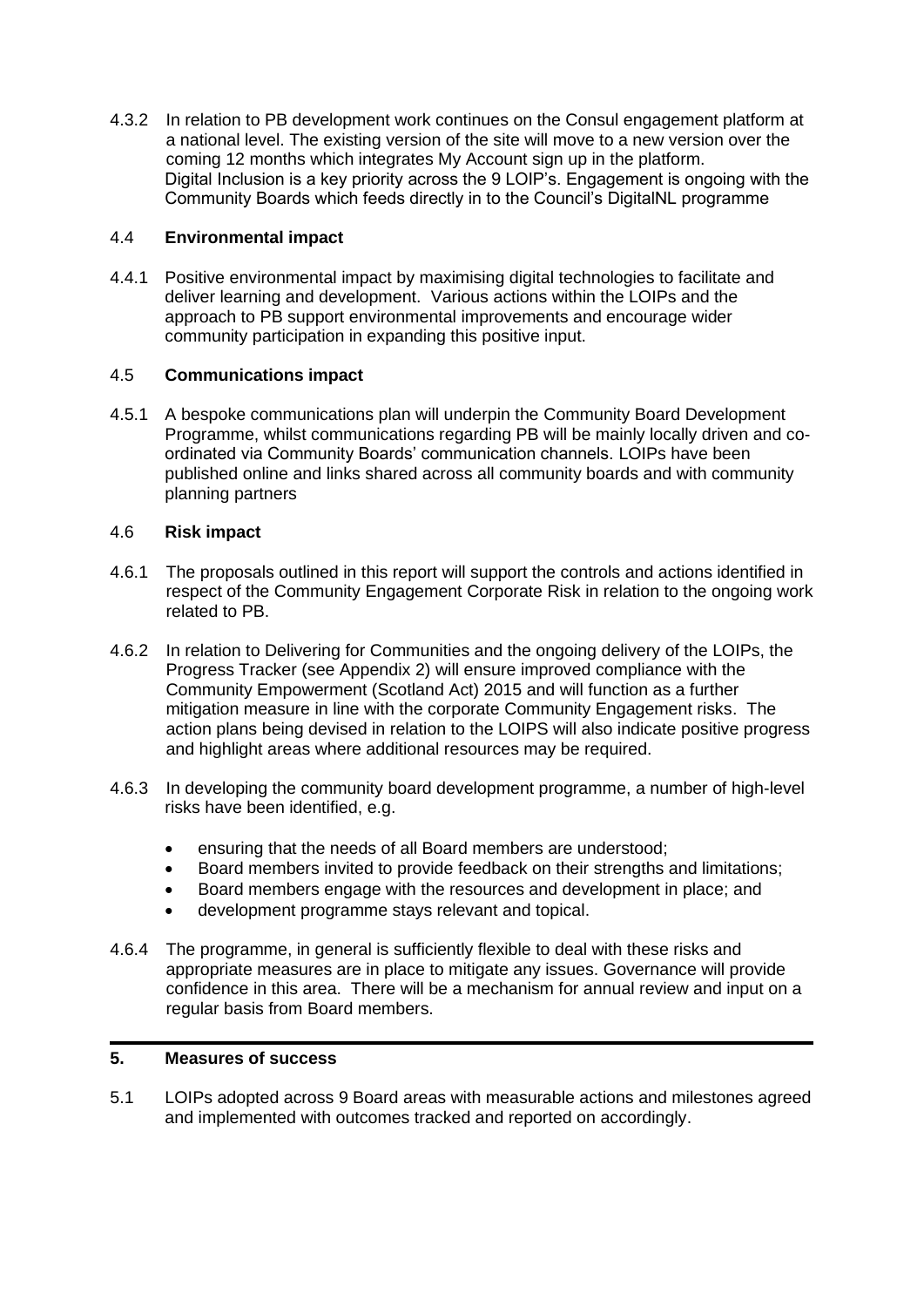- 5.2 In relation to PB approach, Community Boards progressing Task/reference groups is a measure of success particularly where seldom heard voices are participating and along with other groups are supported to get involved in decisions over how public budgets are spent.
- 5.3 Services are delivered that meet the needs of the residents of North Lanarkshire.
- 5.4 1% of the total estimated expenditure for revenue, as per the local government finance circular, less assumed council tax intake, is delivered via PB.
- 5.5 Effective Community Board PB task/reference groups are established and community representatives receive appropriate training to support their activities in this area of work.
- 5.6 Positive feedback from Board members relating to Community Board development portal.
- 5.7 Evidence of input to the development through the year from partner and subject matter experts.
- 5.8 Uptake and usage of resources and demonstrable evidence of increased contribution from Board members.
- 5.9 Impact of Boards on the ground against priorities and outcomes as set out in the Plan for North Lanarkshire.

#### **6. Supporting documents**

- 6.1 Appendix 1 Summary of LOIP Priorities across All Community Boards
- 6.2 Appendix 2 North Lanarkshire Partnership Working with Communities Programme Progress Tracker
- 6.3 Appendix 3 Updated Implementation Plan for the Community Board Development Programme
- 6.4 Appendix 4 PB Briefing Note
- 6.5 Appendix 5 PB Action Plan

Lin maderal

**Lizanne McMurrich Head of Communities**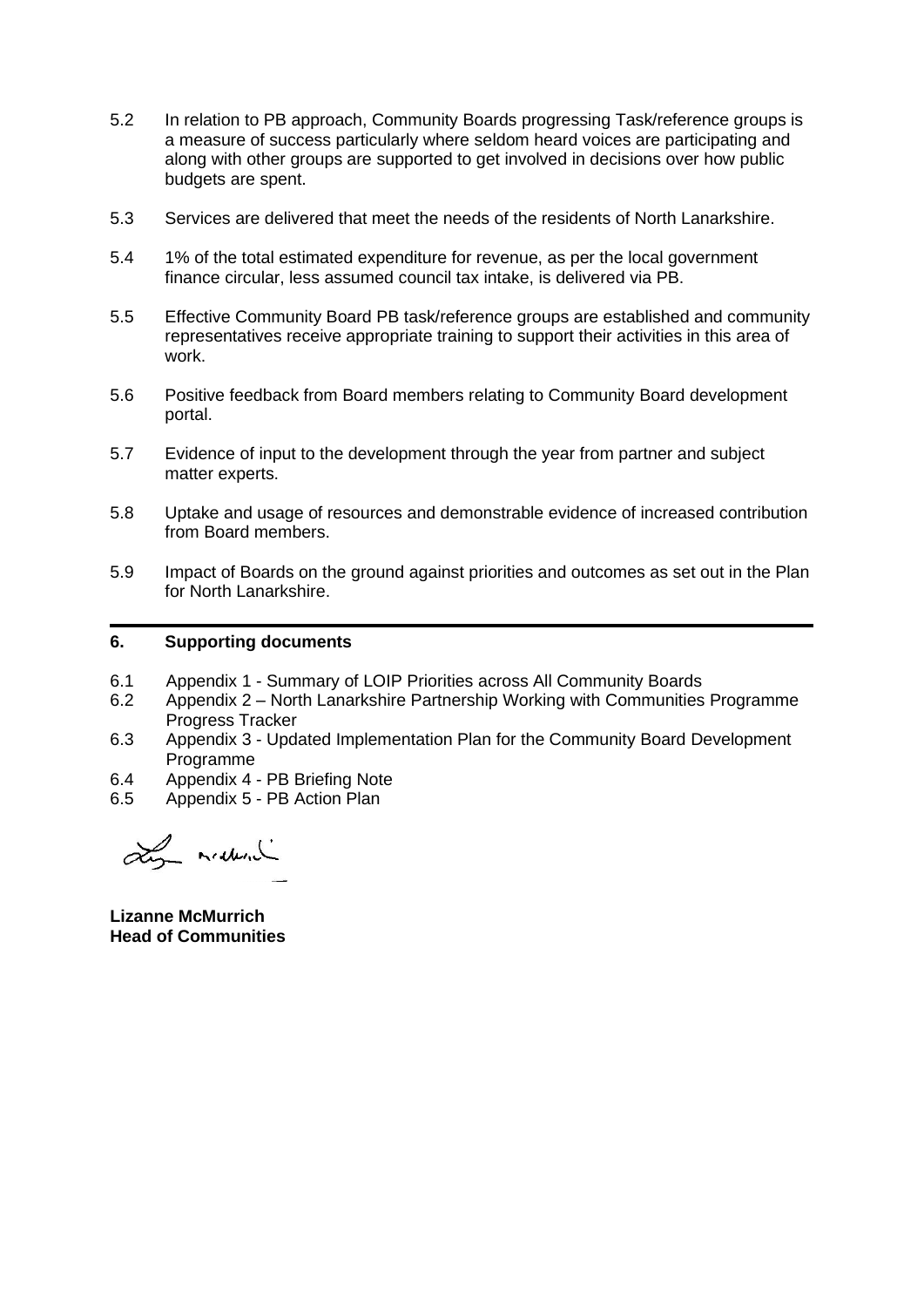**Appendix 1**

### **Summary of LOIP Priorities Across All Community Boards**

| <b>Airdrie</b>                                      | <b>Bellshill</b>                                 | Coatbridge                  | <b>Cumbernauld</b>                                                                     | <b>Kilsyth</b>                                                                         | <b>Motherwell</b>                                              | <b>Northern</b><br><b>Corridor</b>                                 | <b>Shotts</b>                                       | <b>Wishaw</b>                                |
|-----------------------------------------------------|--------------------------------------------------|-----------------------------|----------------------------------------------------------------------------------------|----------------------------------------------------------------------------------------|----------------------------------------------------------------|--------------------------------------------------------------------|-----------------------------------------------------|----------------------------------------------|
| Poverty                                             | <b>Mental Health</b><br>& Emotional<br>Wellbeing | <b>Mental Health</b>        | Public &<br>Community<br><b>Transport</b>                                              | <b>Digital Inclusion</b>                                                               | <b>Community</b><br>Engagement                                 | <b>Children &amp;</b><br><b>Young People</b>                       | Community<br>Engagement                             | Community<br>Engagement                      |
| Covid-19<br>Recovery<br>and<br>Renewal              | Poverty &<br>Food<br>Insecurity                  | Poverty                     | Greenspace<br>Maintenance &<br>Environmental<br>Quality                                | Food & Financial<br>Insecurity                                                         | Community<br><b>Safety</b>                                     | Social<br>Integration &<br>Inclusion                               | Community<br><b>Safety</b>                          | Community<br><b>Safety</b>                   |
| <b>Mental</b><br>Health &<br>Emotional<br>Wellbeing | Covid-19<br>Impact                               | <b>Digital</b><br>Inclusion | Youth<br><b>Engagement &amp;</b><br><b>Consultation</b>                                | Health &<br>Wellbeing                                                                  | <b>Digital</b><br>Inclusion                                    | Community<br><b>Transport</b>                                      | <b>Mental Health &amp;</b><br>Wellbeing             | <b>Mental Health</b><br>& Wellbeing          |
|                                                     | <b>Digital</b><br>Inclusion                      |                             | <b>Digital Inclusion</b>                                                               | Improving the<br>environment with<br>a focus on<br>Kilsyth town<br>centre              | Environment                                                    | Moodiesburn<br>West                                                | <b>Tackling Poverty</b><br>& Inequalities           | <b>Tackling</b><br>Poverty &<br>Inequalities |
|                                                     | Community<br><b>Safety</b>                       |                             | <b>Targeted action</b><br>within identified<br>communities<br>across the Board<br>area | Youth<br><b>Engagement</b>                                                             | <b>Mental Health</b><br>& Wellbeing                            | <b>Building local</b><br>relationships<br>trust &<br>communication | <b>Digital Inclusion</b>                            | <b>Digital</b><br>Inclusion                  |
|                                                     |                                                  |                             | Food & Financial<br><b>Insecurity</b>                                                  | Public &<br><b>Community</b><br><b>Transport</b>                                       | Tackling<br>Poverty &<br>Inequalities                          | <b>Health</b><br><b>Inequalities</b>                               | Environment                                         | Environment                                  |
|                                                     |                                                  |                             | <b>Communication &amp;</b><br>Engagement                                               | <b>Targeted action</b><br>within identified<br>communities<br>across the Board<br>area | Town &<br>Community<br><b>Hubs &amp; Town</b><br><b>Vision</b> |                                                                    | Town &<br>Community<br>Hubs & Town<br><b>Vision</b> |                                              |
|                                                     |                                                  |                             |                                                                                        |                                                                                        |                                                                |                                                                    | <b>Transport</b>                                    |                                              |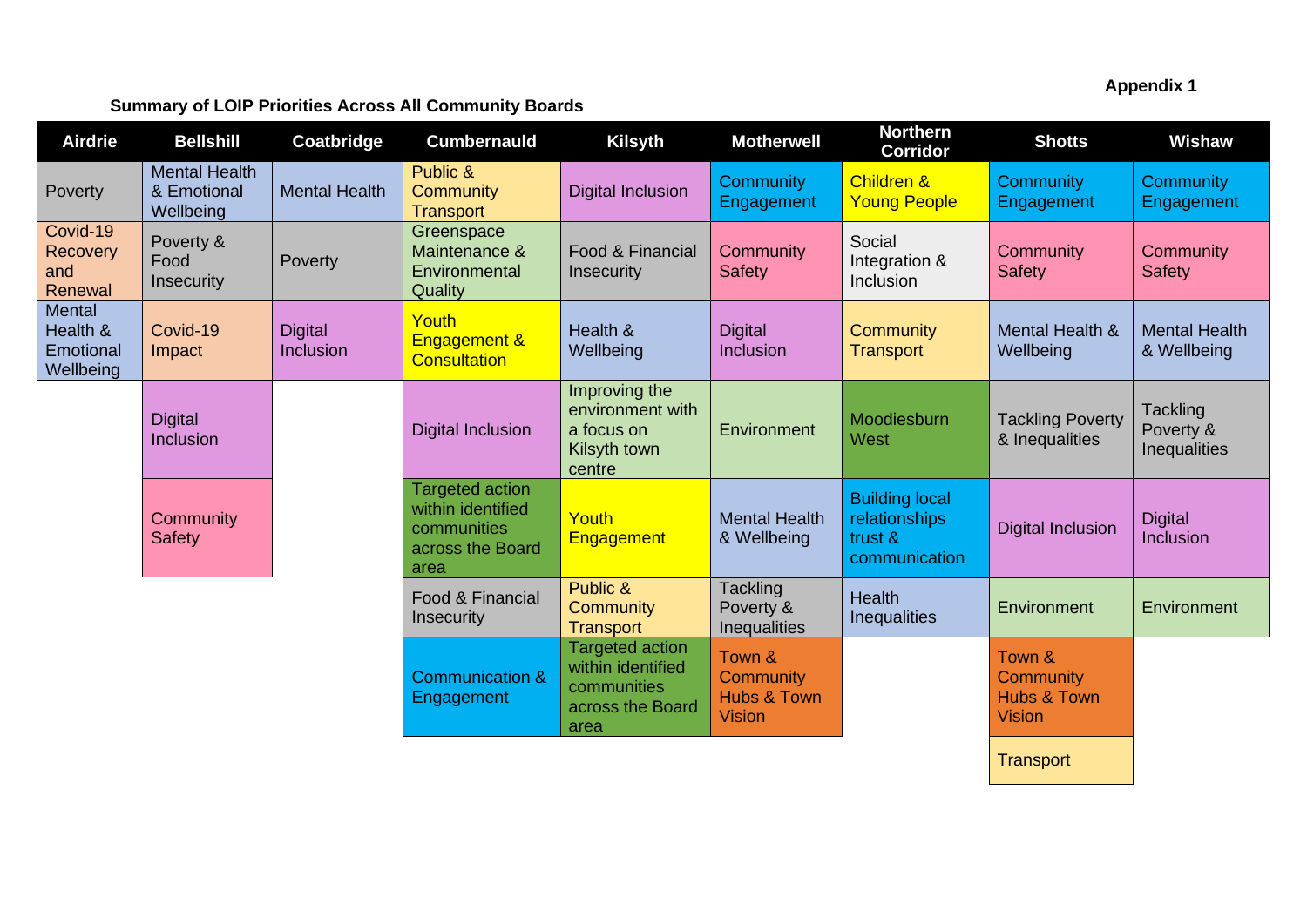**Target Indicators**

|                                                                                                                                                                                                          | Local Outcome Improvement Plan - Progress Tracker<br><b>Report From</b>                                                                                                                                                                                                                                                                       |  | 11/09/2021                                                                                                                                                                                                                                                                                                                                                                                                                                                                     | 31st Dec 2021                                   | Green |  | <b>Appendix 2</b> |  |
|----------------------------------------------------------------------------------------------------------------------------------------------------------------------------------------------------------|-----------------------------------------------------------------------------------------------------------------------------------------------------------------------------------------------------------------------------------------------------------------------------------------------------------------------------------------------|--|--------------------------------------------------------------------------------------------------------------------------------------------------------------------------------------------------------------------------------------------------------------------------------------------------------------------------------------------------------------------------------------------------------------------------------------------------------------------------------|-------------------------------------------------|-------|--|-------------------|--|
| <b>Project Stage</b>                                                                                                                                                                                     | <b>Implementation Phase</b>                                                                                                                                                                                                                                                                                                                   |  | <b>Project Manager</b>                                                                                                                                                                                                                                                                                                                                                                                                                                                         | Leanne Pollock/Matt Costello                    |       |  |                   |  |
|                                                                                                                                                                                                          |                                                                                                                                                                                                                                                                                                                                               |  |                                                                                                                                                                                                                                                                                                                                                                                                                                                                                |                                                 |       |  |                   |  |
| <b>Current Baseline Start Date</b>                                                                                                                                                                       | 01/04/2020                                                                                                                                                                                                                                                                                                                                    |  | <b>Current Baseline End Date</b>                                                                                                                                                                                                                                                                                                                                                                                                                                               | 31/03/2022                                      |       |  |                   |  |
| <b>Actual Start Date</b>                                                                                                                                                                                 | 01/04/2020                                                                                                                                                                                                                                                                                                                                    |  | <b>Current Projected End Date</b>                                                                                                                                                                                                                                                                                                                                                                                                                                              | N/A                                             |       |  |                   |  |
|                                                                                                                                                                                                          |                                                                                                                                                                                                                                                                                                                                               |  | <b>Progress Update</b>                                                                                                                                                                                                                                                                                                                                                                                                                                                         |                                                 |       |  |                   |  |
|                                                                                                                                                                                                          | <b>Progress this Period</b>                                                                                                                                                                                                                                                                                                                   |  |                                                                                                                                                                                                                                                                                                                                                                                                                                                                                | <b>Outlook for Next Period</b>                  |       |  |                   |  |
|                                                                                                                                                                                                          | . 6th cycle of Community Board meetings complete Nov/Dec 2021                                                                                                                                                                                                                                                                                 |  | Focus between now and cycle (Feb/March 2022) is on planning and finalising the board development for launch in April following testing with<br>community reps and officers. Local Development Programme projects continue to be delivered and support being provided to support local sub groups<br>where appropriate and/or ensure delivery through existing mechanisms to take forward LOIP priority actions. A temoplate for ongoing reporting re<br>LOIPs is now in place. |                                                 |       |  |                   |  |
| progress and finalise                                                                                                                                                                                    | Boards at cycle 6. Further work will be undertaken prior to launch in April 22. Work<br>ongoing with the Council's Talent and Organisational Development Team to continue                                                                                                                                                                     |  | 2. Community Board development portal is under development and has been reported to  Testing will be carried out and preparation for launch of online portal                                                                                                                                                                                                                                                                                                                   |                                                 |       |  |                   |  |
| social media.                                                                                                                                                                                            | 3. LOIPs now published and community board reporting template agreed with work<br>underway to launch and raise awareness of LOIPs with online links highlighted through                                                                                                                                                                       |  | Focus on finalising the local partnership delivery approach following SLB approval. Continue to support local activity to develop the actions to support<br>priorities                                                                                                                                                                                                                                                                                                         |                                                 |       |  |                   |  |
| development process                                                                                                                                                                                      | 4. Council leadership approved in principle the proposed Mainstream Participatory<br>Budgeting (PB) approach. Task and Finish Group has developed a PB routemap for<br>services. Community Boards have been updated in relation to this at Cycle 6 and<br>volunteers sought for inclusion on groups. This will be included in community board |  | Work ongoing to confirm inscope budets and implementation across 9 Board areas in conjunction with 9 Community Champions, progress feedback<br>provided to CoSLA, work also ongoing in relation academic study with Warwick University in relation to implementation of PB and use of online tools<br>such as Consul.                                                                                                                                                          |                                                 |       |  |                   |  |
| to finalise proposals                                                                                                                                                                                    |                                                                                                                                                                                                                                                                                                                                               |  | 5. NLP Partnership Development session delivered 25th August 2021 and work is ongoing  Implementation of agreed local partnership approach                                                                                                                                                                                                                                                                                                                                     |                                                 |       |  |                   |  |
| Council<br><b>Budget</b><br><b>Setting</b><br>engageme<br>6. Work continuing to support the developing role of the Community Champions relating<br>to Community Boards and local activity and priorities |                                                                                                                                                                                                                                                                                                                                               |  | Update on outcome of local activity<br>reported to Community Boards and<br>overview report being prepared to inform<br>budget setting with Flected Members<br>Support Implementation of priorities agreed as part of the Delivering for Communities approach linked to the role of Community partnership Team,,<br>community champions and boards.                                                                                                                             |                                                 |       |  |                   |  |
|                                                                                                                                                                                                          | <b>Project Slippage and Remediation</b>                                                                                                                                                                                                                                                                                                       |  |                                                                                                                                                                                                                                                                                                                                                                                                                                                                                | <b>Decisions for Strategic Leadership Board</b> |       |  |                   |  |
| Nothing to report at this time.                                                                                                                                                                          |                                                                                                                                                                                                                                                                                                                                               |  | No approval required at this time                                                                                                                                                                                                                                                                                                                                                                                                                                              |                                                 |       |  |                   |  |
|                                                                                                                                                                                                          |                                                                                                                                                                                                                                                                                                                                               |  | Key Communication/messages to be shared                                                                                                                                                                                                                                                                                                                                                                                                                                        |                                                 |       |  |                   |  |
| project proposals relting to future delivery of LDP                                                                                                                                                      |                                                                                                                                                                                                                                                                                                                                               |  | Launch and promotion of LOIPs and opportunities for wider involvement in development of individual priorities. Share updates on action plans re LOIP priorities through next community board cycle. Encourage communities to i<br>engage in resource through available grant and capital resource. Finalise and launch Community Board Development Plan. Continue to raise awareness of Community Boards and encourage local attendance and participation. Encou               |                                                 |       |  |                   |  |

| k/Matt Costello                                                                                                                 |
|---------------------------------------------------------------------------------------------------------------------------------|
|                                                                                                                                 |
|                                                                                                                                 |
|                                                                                                                                 |
| Inch in April following testing with<br>t being provided to support local sub groups<br>s. A temoplate for ongoing reporting re |
| activity to develop the actions to support                                                                                      |
| mmunity Champions, progress feedback<br>ementation of PB and use of online tools                                                |
|                                                                                                                                 |
| e role of Community partnership Team,,                                                                                          |
|                                                                                                                                 |
|                                                                                                                                 |
| Encourage communities to influence and<br>ndance and participation. Encourage                                                   |
|                                                                                                                                 |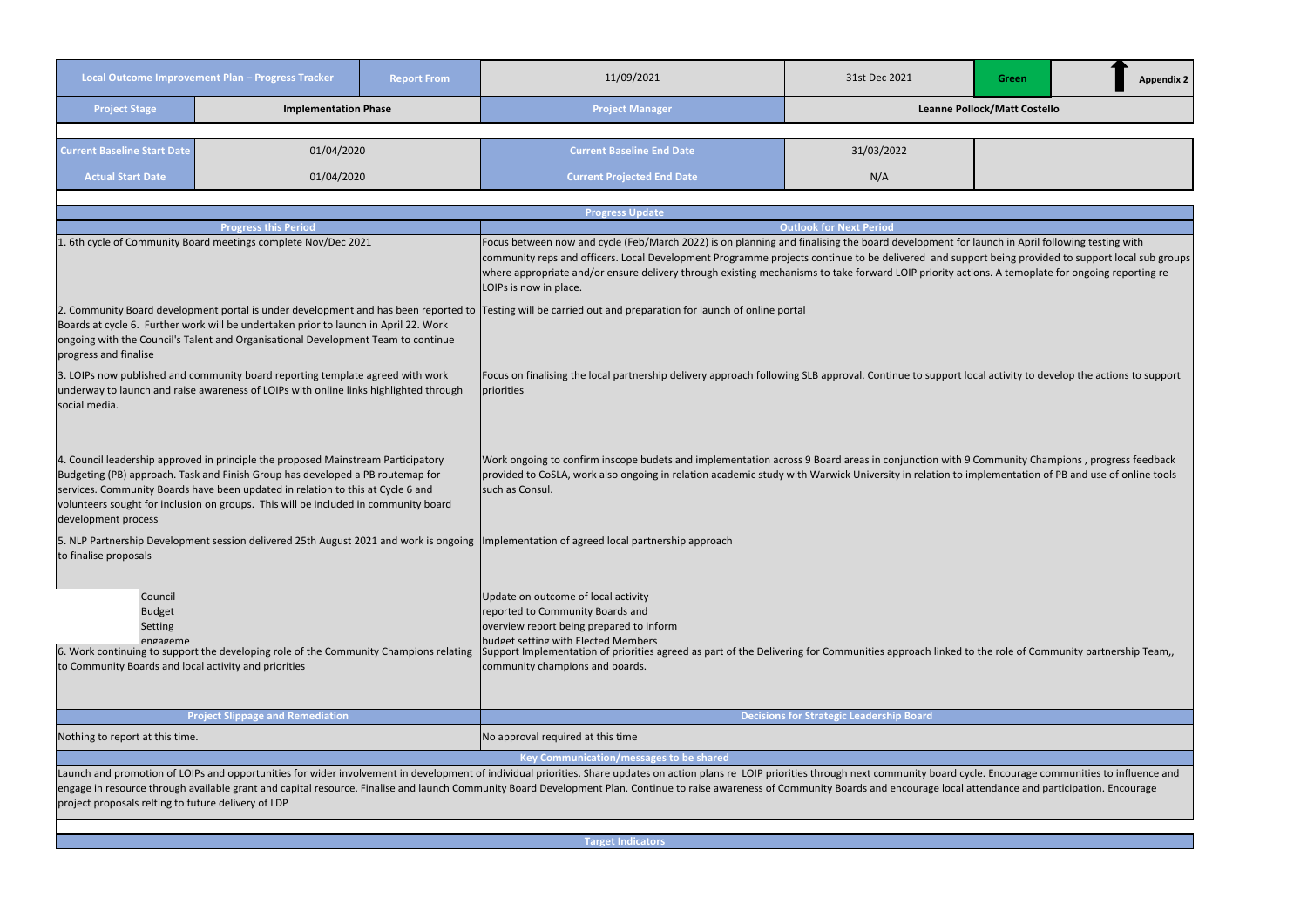| <b>BRAG Status</b>      | <b>Previous</b><br><b>Report</b>                                                                                                                     | <b>Current Report</b>                                                                                                                                                                                      |                                  |                                                                                                                                                     | <b>Update and Proposed Path to Green</b>                                                                                                                                                                                                 |                             |                                                                           |  |  |
|-------------------------|------------------------------------------------------------------------------------------------------------------------------------------------------|------------------------------------------------------------------------------------------------------------------------------------------------------------------------------------------------------------|----------------------------------|-----------------------------------------------------------------------------------------------------------------------------------------------------|------------------------------------------------------------------------------------------------------------------------------------------------------------------------------------------------------------------------------------------|-----------------------------|---------------------------------------------------------------------------|--|--|
| <b>Budget</b>           |                                                                                                                                                      |                                                                                                                                                                                                            |                                  |                                                                                                                                                     | PB resources require to be finalised following the work of the Task and Finish Group                                                                                                                                                     |                             |                                                                           |  |  |
| <b>Resource</b>         |                                                                                                                                                      |                                                                                                                                                                                                            | Leadership Board.                | Work to finalise and agree partnership arrangements to support delivery of LOIPs and Community Boards locally following NLP development session. As |                                                                                                                                                                                                                                          |                             |                                                                           |  |  |
| <b>Benefits</b>         |                                                                                                                                                      |                                                                                                                                                                                                            |                                  | Community Benefit across local activity                                                                                                             | Work underway to ensure that Community approaches are embedded across all Community Benefit activity (further discussion required with partners a                                                                                        |                             |                                                                           |  |  |
| <b>Relationships</b>    |                                                                                                                                                      |                                                                                                                                                                                                            | No Issues to report at this time |                                                                                                                                                     |                                                                                                                                                                                                                                          |                             |                                                                           |  |  |
|                         |                                                                                                                                                      |                                                                                                                                                                                                            |                                  |                                                                                                                                                     |                                                                                                                                                                                                                                          |                             |                                                                           |  |  |
|                         |                                                                                                                                                      |                                                                                                                                                                                                            |                                  |                                                                                                                                                     | <b>Risk Summary</b>                                                                                                                                                                                                                      |                             |                                                                           |  |  |
| <b>No of Open Risks</b> |                                                                                                                                                      |                                                                                                                                                                                                            | $\overline{\mathbf{3}}$          |                                                                                                                                                     | <b>No of Open Issues</b>                                                                                                                                                                                                                 |                             |                                                                           |  |  |
|                         |                                                                                                                                                      |                                                                                                                                                                                                            |                                  |                                                                                                                                                     | <b>Highlighted Risks / Issues</b>                                                                                                                                                                                                        |                             |                                                                           |  |  |
| <b>Risk/Issue ID</b>    |                                                                                                                                                      | <b>Risk / Issue Description</b>                                                                                                                                                                            | <b>Risk Rating</b>               | Risk / Issue<br><b>Owner</b>                                                                                                                        | <b>Action / Mitigation Currently in Place</b>                                                                                                                                                                                            | <b>Escalate</b><br>(Yes/No) | <b>Acti</b>                                                               |  |  |
|                         | not appropriately engage<br>and consult with<br>and delivery of services<br>and use of resource that<br>need.                                        | The Council and partners do<br>communities, partners and<br>stakeholders in the shaping<br>resulting in action, service<br>does not meet community                                                         |                                  | Lizanne McMurrich                                                                                                                                   | Framework for Working with Communities, Community Board<br>model, LOIP engagement programme<br>Workshop held 25.08.21 with good attendance by all partners                                                                               | <b>No</b>                   | Finalisation of supp<br>locality approach to<br>the LOIP and Comn<br>2021 |  |  |
|                         | robust approaches to<br>Empowerment (Scotland)<br>local community and<br>partnership action to<br>support delivery of the<br>priorities within TPFNL | The Council and NLP does<br>not comply with statutory<br>obligations and put in place<br>community empowerment<br>in line with the Community<br>Act 2015) therefore fails to<br>maximise opportunities for |                                  | Lizanne McMurrich                                                                                                                                   | LOIP engagement programme and delivery approaches,<br>Development of LOIP and wider Communities Framework<br>tracking and performance and reporting arrangements<br>Consideration by NLP SLB of annual review and reporting<br>proposals | <b>No</b>                   | Finalisation and im<br>approaches across<br>delivery of LOIPs w           |  |  |

 $\mathfrak s$  outlined in separate report to Strategic

 $\overline{\text{at a later stage}}$  and to consider measuring

**on Required from the Board** 

oort for future and ongoing delivery of the o working with communities and supporting nunity Board priorities - due December

Iplementation of aligned partnership the 9 Community Board areas to support ith local communities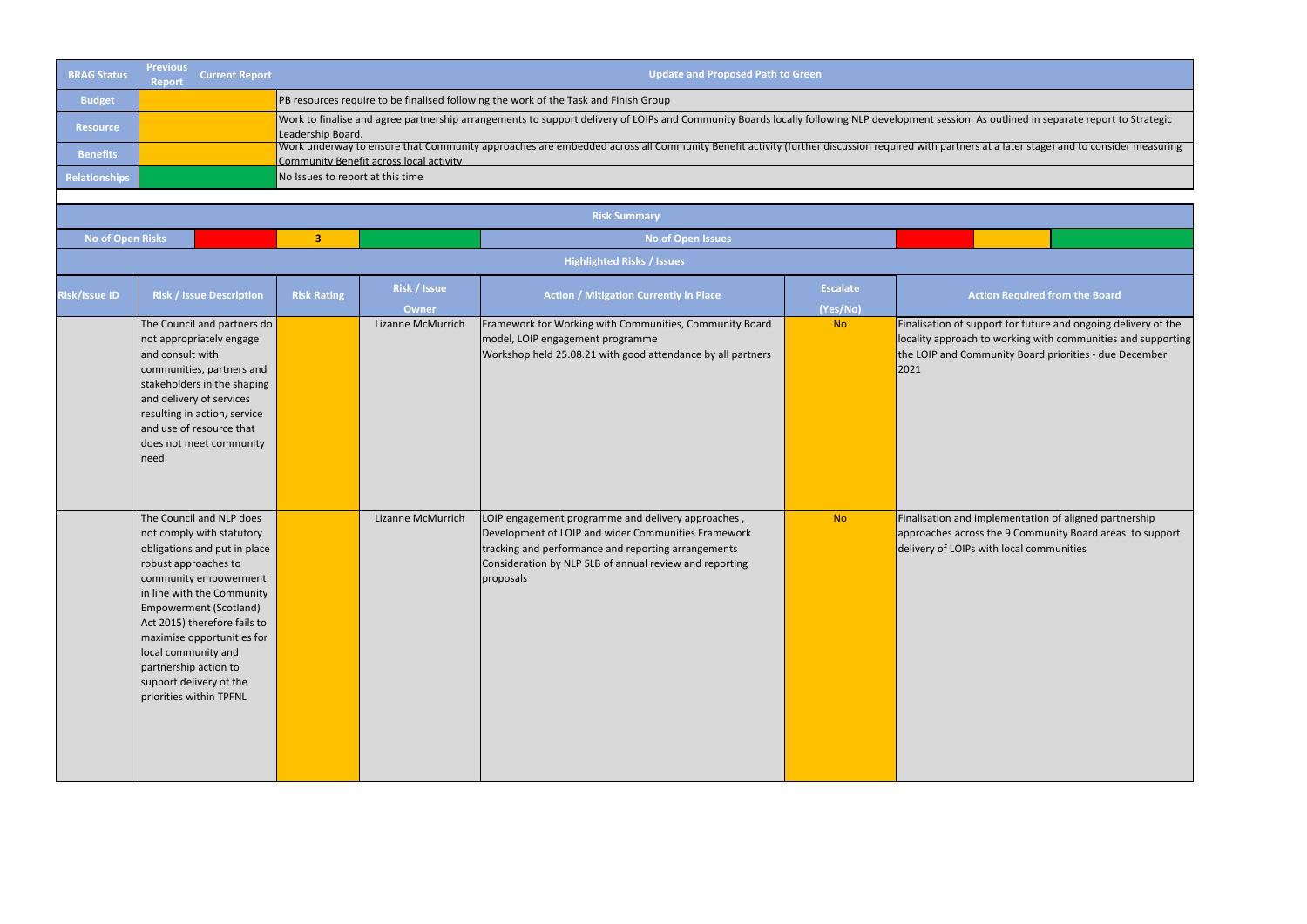| Further discussion t       |
|----------------------------|
| opportunities to su        |
| priorities and arour       |
| structures to delive       |
| the localised (vision      |
| Recommendation in          |
| Leadership Board co        |
| partnership suppor         |
| opportunities.             |
|                            |
|                            |
|                            |
|                            |
|                            |
|                            |
|                            |
|                            |
|                            |
| <b>Reason For Revision</b> |
|                            |

|                                           |                         |                                                           | <b>Key Events Calendar (4 Week Forecast)</b>                                                 |               |             |                 |
|-------------------------------------------|-------------------------|-----------------------------------------------------------|----------------------------------------------------------------------------------------------|---------------|-------------|-----------------|
| <b>Subject</b>                            |                         |                                                           | <b>Attendees</b>                                                                             | <b>Date</b>   | <b>Time</b> | <b>Location</b> |
| Community Boards cycle 6                  | members, local partners |                                                           | Matt Costello, Leanne Pollock, assigned HoS, Elected Members, Community Board                | Nov/Dect 2021 | 6.30/7pm    | Webex           |
| Launch of LOIPs                           |                         | Community Board members, local partners                   | Matt Costello, Leanne Pollock, locality staff, assigned HoS, Elected Members,                | 01/12/2022    | <b>TBC</b>  | Webex           |
| Testing of<br>Community                   |                         | Board members, local partners                             | Matt Costello, Leanne Pollock, locality staff, assigned HoS, Elected Members, Community  TBC |               |             | Webex           |
| Ongoing PB Task and Finish Group meetings |                         | Matt Costello, Council Services (HoS), Lizanne McMurrich, |                                                                                              | 01/03/2022    | <b>TBC</b>  | Webex           |

|                                                                                  |                                    |                                             | <b>Key Milestones / Deliverables</b> |                                                                     |
|----------------------------------------------------------------------------------|------------------------------------|---------------------------------------------|--------------------------------------|---------------------------------------------------------------------|
| <b>Milestone Description</b>                                                     | <b>Baseline Due</b><br><b>Date</b> | <b>Forecast / Actual</b><br><b>Due Date</b> | <b>Progress Status</b>               | <b>Reason For Deviation</b>                                         |
| Community Boards initial meetings                                                | 01/08/2020                         | August/Sept 2020                            | Complete                             | complete                                                            |
| Community Boards governance, reporting and<br>ongoing meeting cycles established | 01/08/2020                         | 01/12/2020                                  | Complete                             | complete                                                            |
| LOIP Community and stakeholder engagement<br>programme delivered                 | 01/08/2020                         | 01/12/2020                                  | Complete                             | Complete                                                            |
| 9 LOIPs finalised and approved for delivery                                      | 01/08/2020                         | 01/06/2021                                  | Complete                             | Complete                                                            |
| Digital Communities Framework                                                    | 01/01/2021                         | 01/09/2021                                  | <b>On Track</b>                      | work ongoing and now reflected in the 2021/22 PoW for Commu<br>Team |

through NLP re joint resourcing pport key Working with Communities nd aligning locality approaches and ery. Partnership input to the development of n) engagement plans across the 9 areas. included in separate report that Strategic convenes a separate workshop to conside rt structures and joint resourcing ounities Team to progress with Digital NL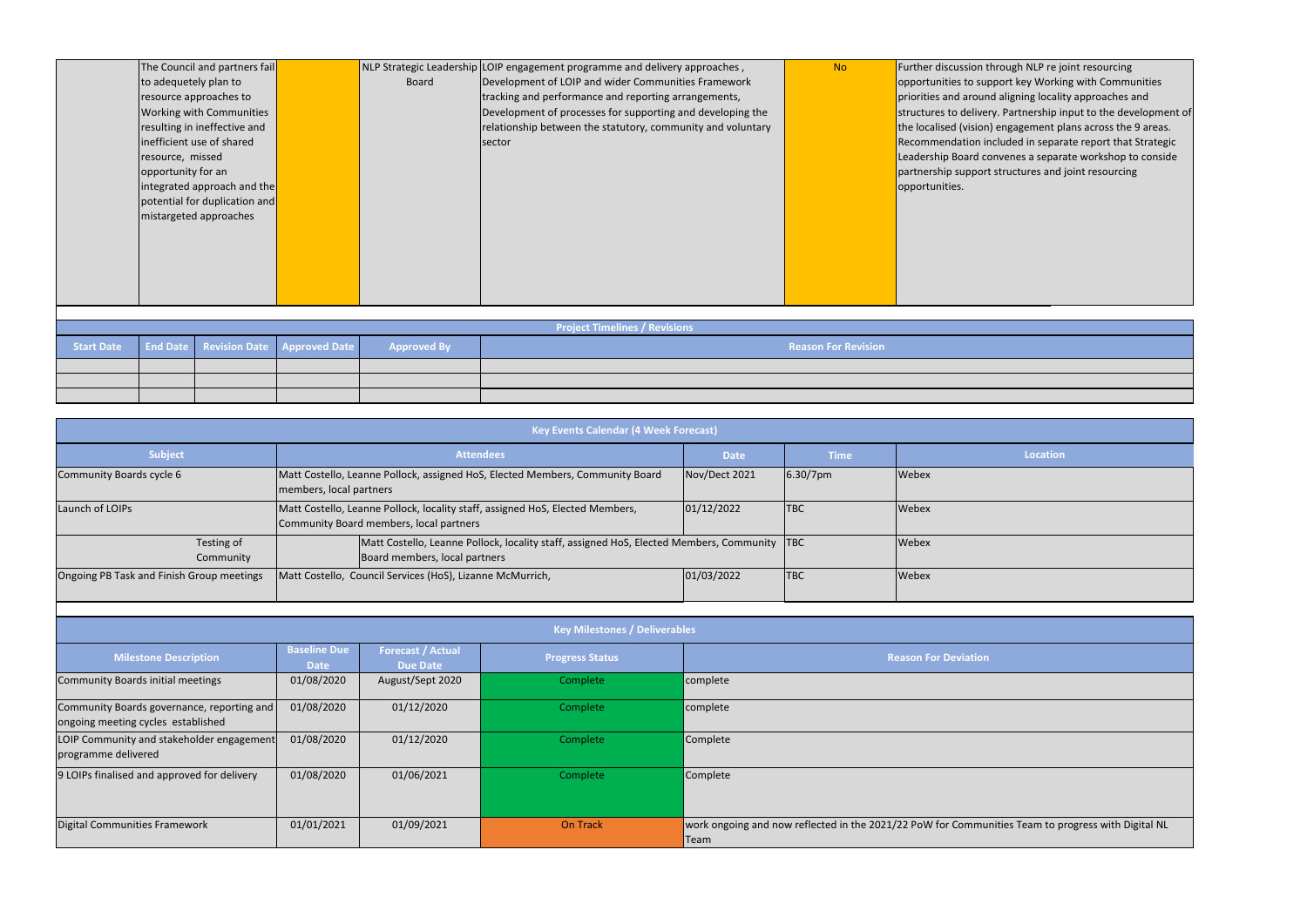One Team approach working, occasional disparity requiring client escalation to resolve

sues in meetings, missed meetings, focus on ne team not evident, escalation required for resolution

#### Relationships broken down

|                                    | Partnership approach/structure to support<br>delivery of LOIPs and Community Boards    | 01/07/2020                                                                                                    | 01/09/2021                                      | On track                                                                              |                        |                                                                                                     | On track . Partnership session taken place and approach being finalised for implementation                                                                 |                                                                                          |  |
|------------------------------------|----------------------------------------------------------------------------------------|---------------------------------------------------------------------------------------------------------------|-------------------------------------------------|---------------------------------------------------------------------------------------|------------------------|-----------------------------------------------------------------------------------------------------|------------------------------------------------------------------------------------------------------------------------------------------------------------|------------------------------------------------------------------------------------------|--|
|                                    | Community Asset Mapping process                                                        | 01/08/2019                                                                                                    | 01/08/2021                                      | Complete                                                                              | complete               |                                                                                                     |                                                                                                                                                            |                                                                                          |  |
|                                    | 1% of eligible NLC budget aligned to<br>Participatory Budgeting processes by 2021      | 01/04/2021                                                                                                    | 01/04/2022                                      | On track                                                                              |                        |                                                                                                     | Work of Task and finish group ongoing with mainstreaming PB approaches under development.<br>Action Plan approved to allow mainstreaming of PB to progress |                                                                                          |  |
|                                    |                                                                                        |                                                                                                               |                                                 |                                                                                       |                        |                                                                                                     |                                                                                                                                                            |                                                                                          |  |
|                                    | <b>Control Records</b>                                                                 | <b>Current Version</b>                                                                                        | <b>Current Status</b>                           | <b>Project Controls</b><br><b>Last Updated By</b>                                     | <b>Authorised Date</b> | <b>Authorised By</b>                                                                                |                                                                                                                                                            | <b>Comments</b>                                                                          |  |
|                                    | Project Brief - Community Boards                                                       | v001                                                                                                          | draft                                           | Matt Costello                                                                         |                        |                                                                                                     |                                                                                                                                                            |                                                                                          |  |
| Project Brief - LOIP's             |                                                                                        | v001                                                                                                          | <b>Draft</b>                                    | Leanne Pollock                                                                        |                        |                                                                                                     |                                                                                                                                                            |                                                                                          |  |
|                                    | Project Brief - Participatory Budgeting                                                | v001                                                                                                          | <b>Draft</b>                                    | Matt Costello                                                                         |                        |                                                                                                     |                                                                                                                                                            |                                                                                          |  |
| <b>Sector Support</b>              | Project Brief - Community and Voluntary                                                | v001                                                                                                          | <b>Draft</b>                                    | Leanne Pollock                                                                        |                        |                                                                                                     |                                                                                                                                                            |                                                                                          |  |
|                                    | Project Brief - Community Engagement<br>programme for Community Hubs                   | tba                                                                                                           |                                                 | Leanne Pollock                                                                        |                        |                                                                                                     |                                                                                                                                                            |                                                                                          |  |
|                                    | Project Brief - Digital Communities                                                    | v.001                                                                                                         | Draft                                           | Leanne Pollock                                                                        |                        |                                                                                                     |                                                                                                                                                            |                                                                                          |  |
| <b>Preliminary Risk Assessment</b> |                                                                                        | v0.1                                                                                                          | under development                               | Leanne Pollock/Matt Costello                                                          |                        |                                                                                                     |                                                                                                                                                            |                                                                                          |  |
| Change Control Template            |                                                                                        | N/R                                                                                                           | N/R                                             | N/R                                                                                   | N/R                    | N/R                                                                                                 | No Change Requests as yet                                                                                                                                  |                                                                                          |  |
| <b>Project Business Case</b>       |                                                                                        | N/R                                                                                                           | N/R                                             | N/R                                                                                   | N/R                    | N/R                                                                                                 |                                                                                                                                                            |                                                                                          |  |
| <b>Project Initiation Document</b> |                                                                                        | v.001                                                                                                         | <b>Draft</b>                                    | Leanne Pollock/Matt Costello                                                          |                        |                                                                                                     |                                                                                                                                                            |                                                                                          |  |
| <b>Communications Matrix</b>       |                                                                                        | v1.0                                                                                                          | under development                               | Leanne Pollock/Matt Costello                                                          |                        |                                                                                                     |                                                                                                                                                            |                                                                                          |  |
| Risk and Issue Registers           |                                                                                        |                                                                                                               | under development                               | Leanne Pollock/Matt Costello                                                          |                        |                                                                                                     |                                                                                                                                                            |                                                                                          |  |
| Interim Report (This Report)       |                                                                                        |                                                                                                               | Live Document                                   | Leanne Pollock/Matt Costello                                                          |                        |                                                                                                     |                                                                                                                                                            | Reviewed and updated monthly                                                             |  |
| Project Plan                       |                                                                                        |                                                                                                               | Live Document                                   |                                                                                       |                        |                                                                                                     | Reviewed and updated weekly                                                                                                                                |                                                                                          |  |
|                                    |                                                                                        |                                                                                                               |                                                 | <b>BRAG Status Indicator</b>                                                          |                        |                                                                                                     |                                                                                                                                                            |                                                                                          |  |
| <b>Status</b>                      | <b>Overall / Milestone Status</b>                                                      |                                                                                                               | <b>Budget</b>                                   | <b>Resources</b>                                                                      |                        | <b>Benefits Realisation</b>                                                                         |                                                                                                                                                            | Relationship                                                                             |  |
| <b>GREEN</b>                       | On schedule, projected<br>milestone dates all OK                                       | On budget and forecast to complete on<br>budget                                                               |                                                 | No current project resource issues                                                    |                        | No current issues re achieving benefits<br>targets                                                  |                                                                                                                                                            | Relationship good with oper<br>communication and 'one team' a<br>focus across all partie |  |
| <b>AMBER</b>                       | In jeopardy of missing a<br>milestone date - but<br>recovery plan / action in<br>place | Currently > 5%* over budget or forecast ><br>5% over budget at completion (* lower<br>figure of 5% or 10K)    |                                                 | Some (non critical) issues - but plan in place to address                             |                        | Minor problems known or projected in<br>meeting agreed benefits targets -<br>recovery plan in place |                                                                                                                                                            | One Team approach working,<br>disparity requiring client escalati                        |  |
| <b>RED</b>                         | Has missed or is projected<br>to miss a key milestone<br>against the current plan      | Currently > 10%* over budget or forecast<br>> 10% over budget at completion (* lower<br>figure of 10% or 20K) |                                                 | Critical project resource issues likely to effect delivery dates,<br>quality or costs |                        | Problems known or projected in<br>meeting agreed benefits targets                                   |                                                                                                                                                            | Issues in meetings, missed meeti<br>one team not evident, escalation<br>resolution       |  |
| <b>BLACK</b>                       | Reliable information not<br>currently available                                        |                                                                                                               | Reliable information not currently<br>available | Reliable information not currently available                                          |                        | Reliable information not currently<br>available                                                     |                                                                                                                                                            | Relationships broken do                                                                  |  |
| <b>GREY</b>                        | Complete                                                                               |                                                                                                               | Complete                                        | Complete                                                                              |                        | Complete                                                                                            |                                                                                                                                                            |                                                                                          |  |
|                                    |                                                                                        |                                                                                                               |                                                 |                                                                                       |                        |                                                                                                     |                                                                                                                                                            |                                                                                          |  |

|                  | Direction of Travel |
|------------------|---------------------|
| <b>Direction</b> | <b>Explanation</b>  |

| nalised for implementation   |
|------------------------------|
|                              |
|                              |
| pproaches under development. |
|                              |
|                              |
|                              |
| <b>Comments</b>              |
|                              |
|                              |
|                              |
|                              |
|                              |
|                              |
|                              |
| ts as yet                    |
|                              |
|                              |
|                              |
|                              |
| ated monthly                 |
| ated weekly                  |
|                              |

#### **Relationship**

Relationship good with open honest  $p$ mmunication and 'one team' approach and focus across all parties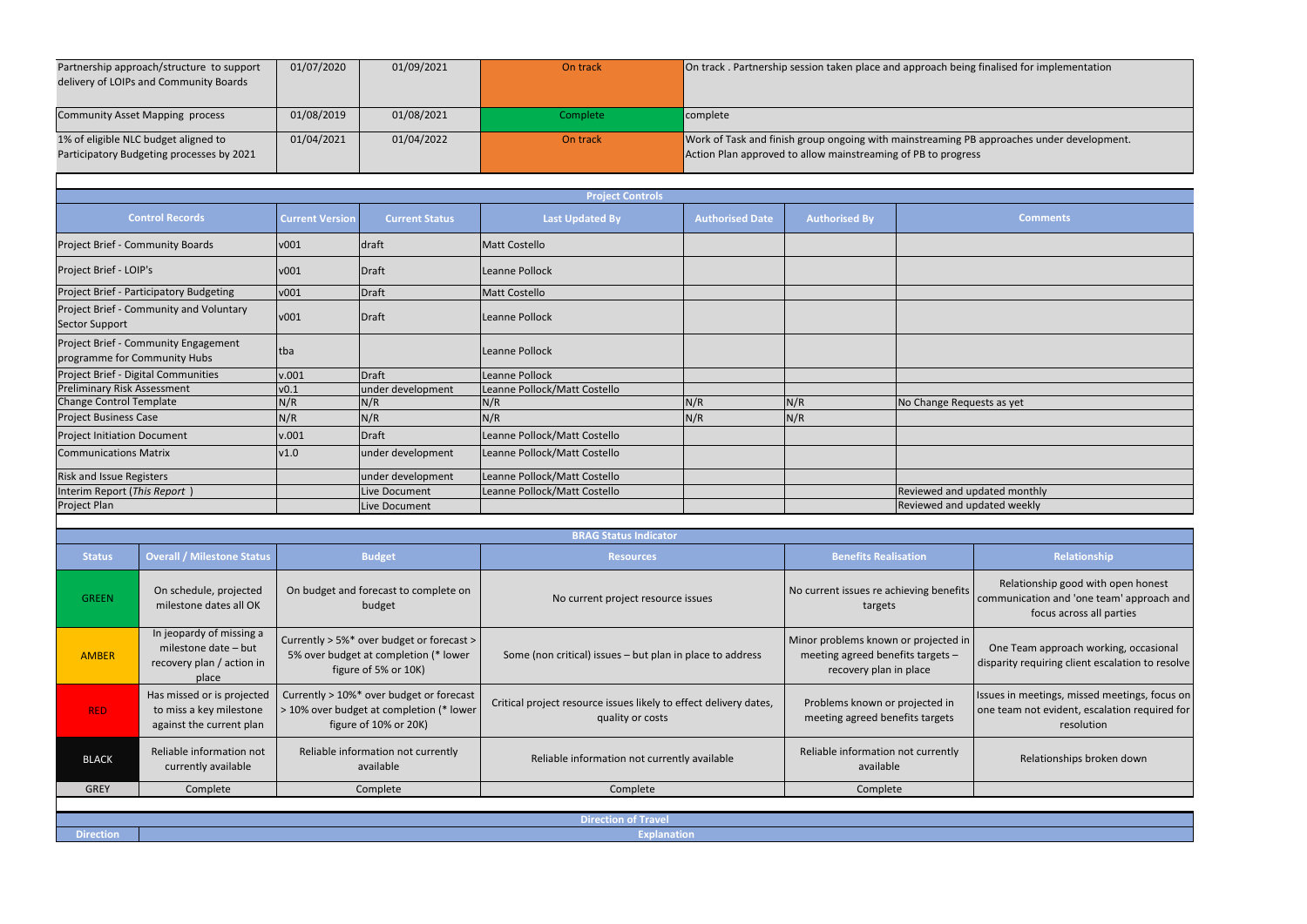| No change from last reporting period    |
|-----------------------------------------|
| Progress has improved since last period |
| Progress has worsened since last period |
|                                         |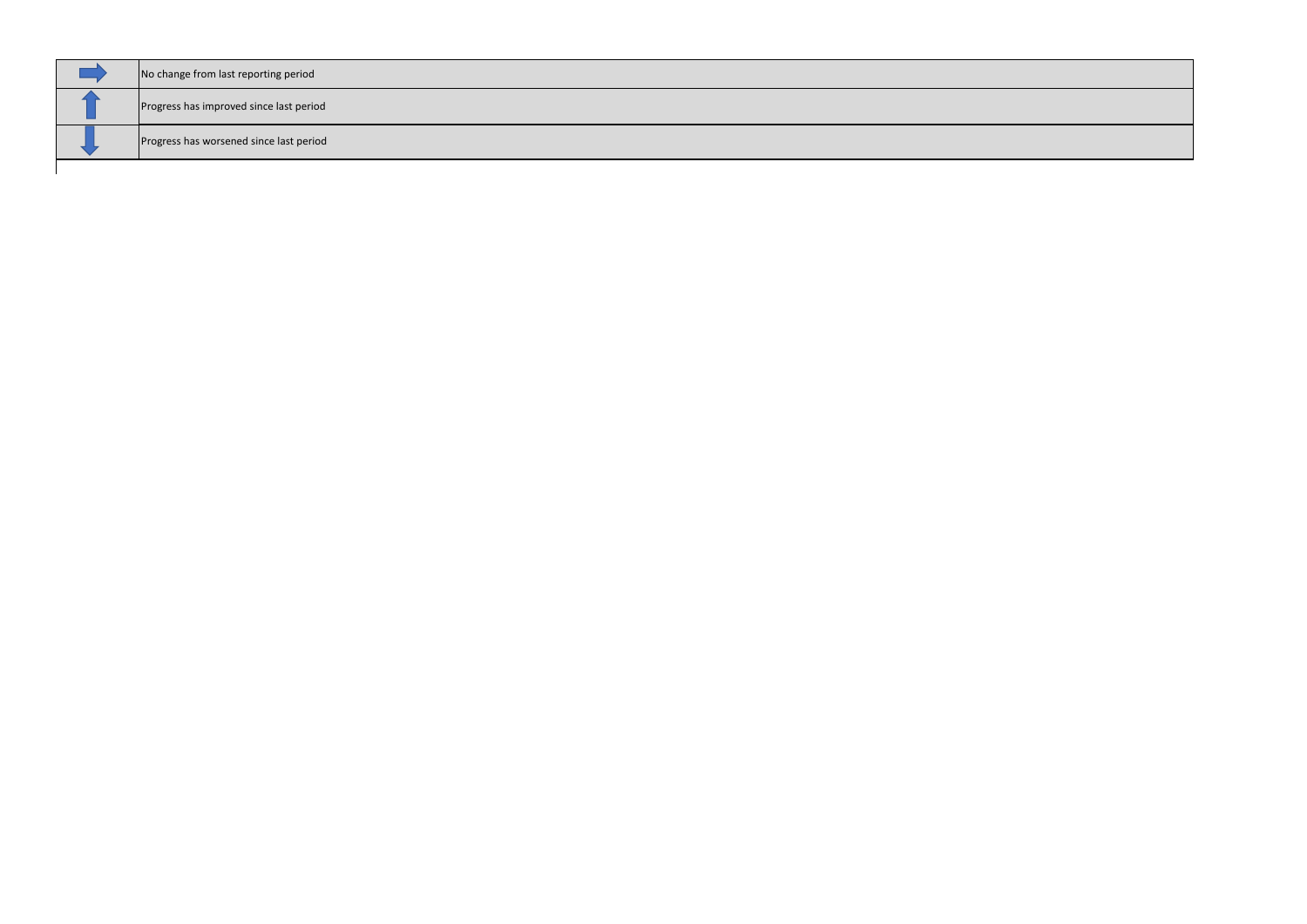#### **Updated Implementation Plan**

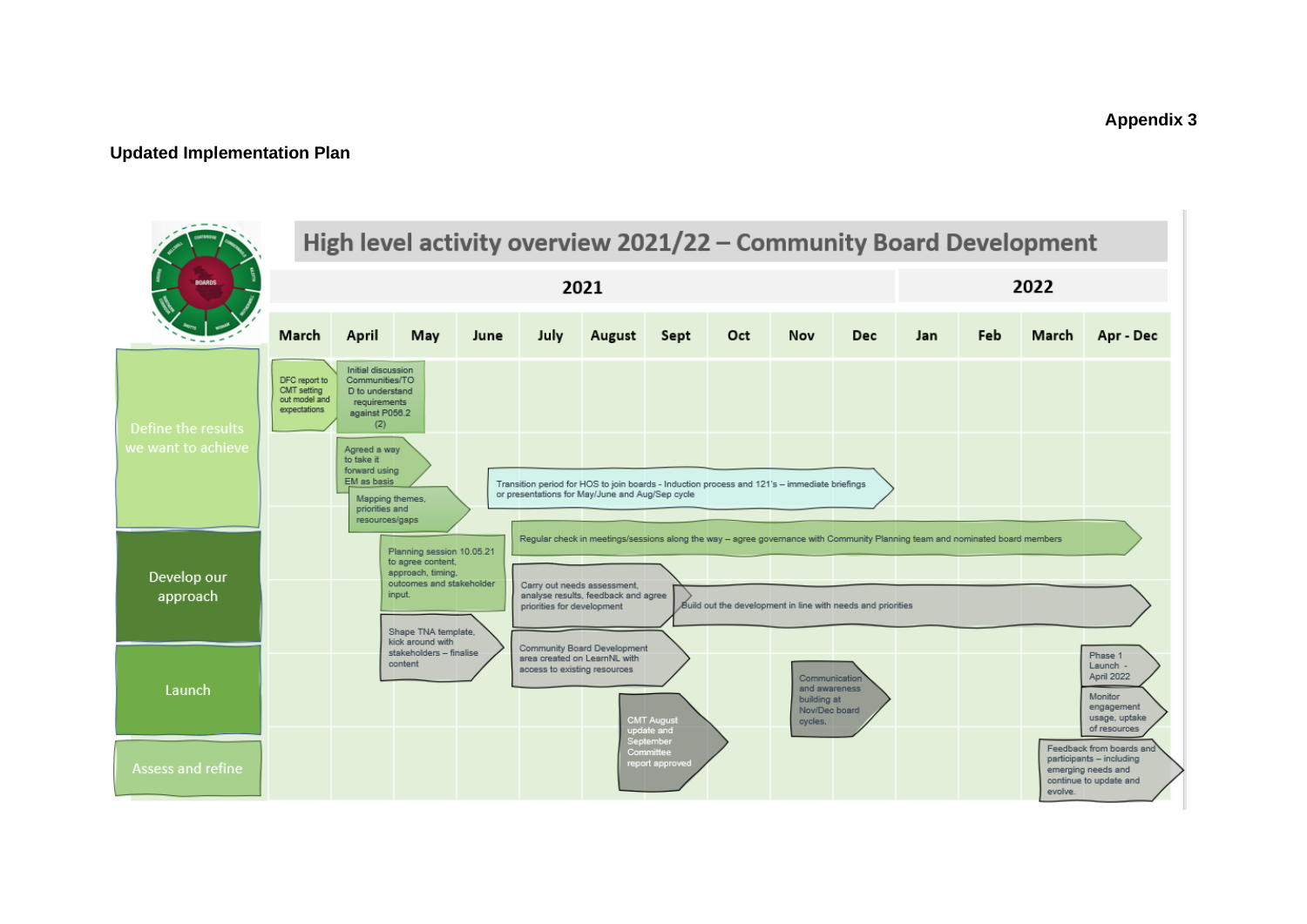**PB Briefing Note for Community Boards**

# Establish Participatory Budgeting (PB) Task/Reference **Groups**

Community Board Briefing Paper

Board Cycle 6

#### **1. Purpose**

Following approval of Mainstream PB proposals at Council Committee, there is now a requirement for Community Boards to consider how PB will best work in their local area and to establish a suitable task/reference group to take this forward. The Committee report which provides in depth detail on PB and the associated Mainstream PB Action Plan can be viewed here: <https://mars.northlanarkshire.gov.uk/egenda/images/att97061.pdf>

The establishment and operation of this group will be supported through Community Board development sessions to ensure all members have the required skills and knowledge to fully participate.

#### **2. Background**

Participatory Budgeting (PB) is about local people having a direct say in how public money is spent. PB also supports active citizenship in North Lanarkshire, helping build more active and stronger communities that are:

- better able to take decisions on where public funds are spent.
- more likely to take part in community activities.
- better informed about public budgets and decision-making processes.

Additional information on participatory budgeting can be found on the Council website here: [Participatory Budgeting \(northlanarkshire.gov.uk\)](https://www.northlanarkshire.gov.uk/your-community/participatory-budgeting) which also includes a short animation explaining how a PB process can work.

Local investment has been identified as a key theme through the development of Local Outcome Improvement Plan through community boards and we now need to establish task/reference groups at a Community Board level to consider local investment issues in line with The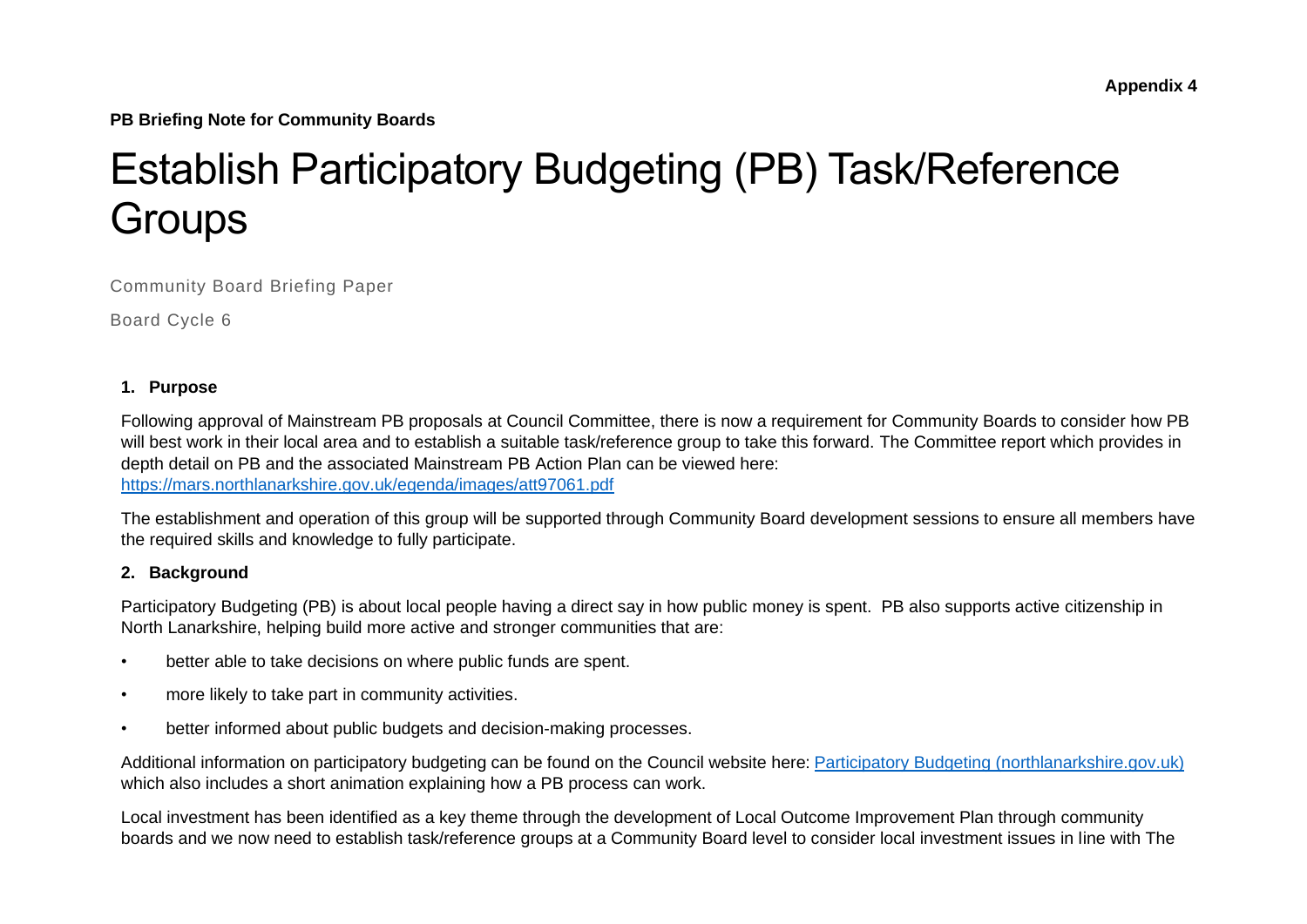Plan for North Lanarkshire and associated Programme of Work. Where appropriate, and subject to available budgets being agreed by the Community Boards, PB is one mechanism that can be used to prioritise and deliver projects and will be deployed when required and suitable for local circumstances.

Community Boards will direct PB delivery funded by the Local Development Programme (LDP) budget for each Community Board Area. It is important to remember that PB is a mechanism for delivering projects with greater local input and is not a separate funding source. No additional funding out with the previous reported LDP budgets is currently available for PB delivery.

#### **3. Current Position**

Whilst PB can involve a public vote on projects, importantly it also includes the ongoing engagement with Community Boards on budget allocation decisions. It important to be clear that the Community Boards Local Development Programme will not be fully delivered via a PB mechanism involving voting on projects and will include community conversations and discussions where appropriate to support PB delivery.

Certain project types that are supported through the Local Development programme such as parking to relieve local congestion issues and CCTV to address identified community safety concerns will continue to be delivered through the existing Community Board process and Committee approval process and will not be in scope for inclusion for PB. This is to ensure that the Local Development Programme retains the ability to proactively target issues within communities as and when they arise and deliver projects in a reactive and timeous manner.

As such, PB may not be the most appropriate delivery mechanism on every occasion and will instead become part of a suite of delivery options. Each Community Board will lead on deciding such priorities for their area.

Appropriate governance documentation to enable PB task/reference groups to progress has been prepared by the Community Partnership Team and delivery of future projects will be financed via the Community Boards Local Development Programme and where possible, community benefits and other sources of internal and external funding.

Where appropriate, Community Boards may decide that an existing subgroup can take on the PB delivery role and there is no requirement to establish a new task/reference group. This decision will be made locally by each Community Board to best reflect their local structure and needs.

Whether an existing subgroup or new task/reference group is used to take PB forward, there is a requirement that a Council officer is a member of this to both provide guidance and advice on the PB process and to ensure appropriate financial governance is in place.

Each Community Board will contribute towards the decision making on how PB operates within their area and how this is focussed to meet local place based and thematic priorities.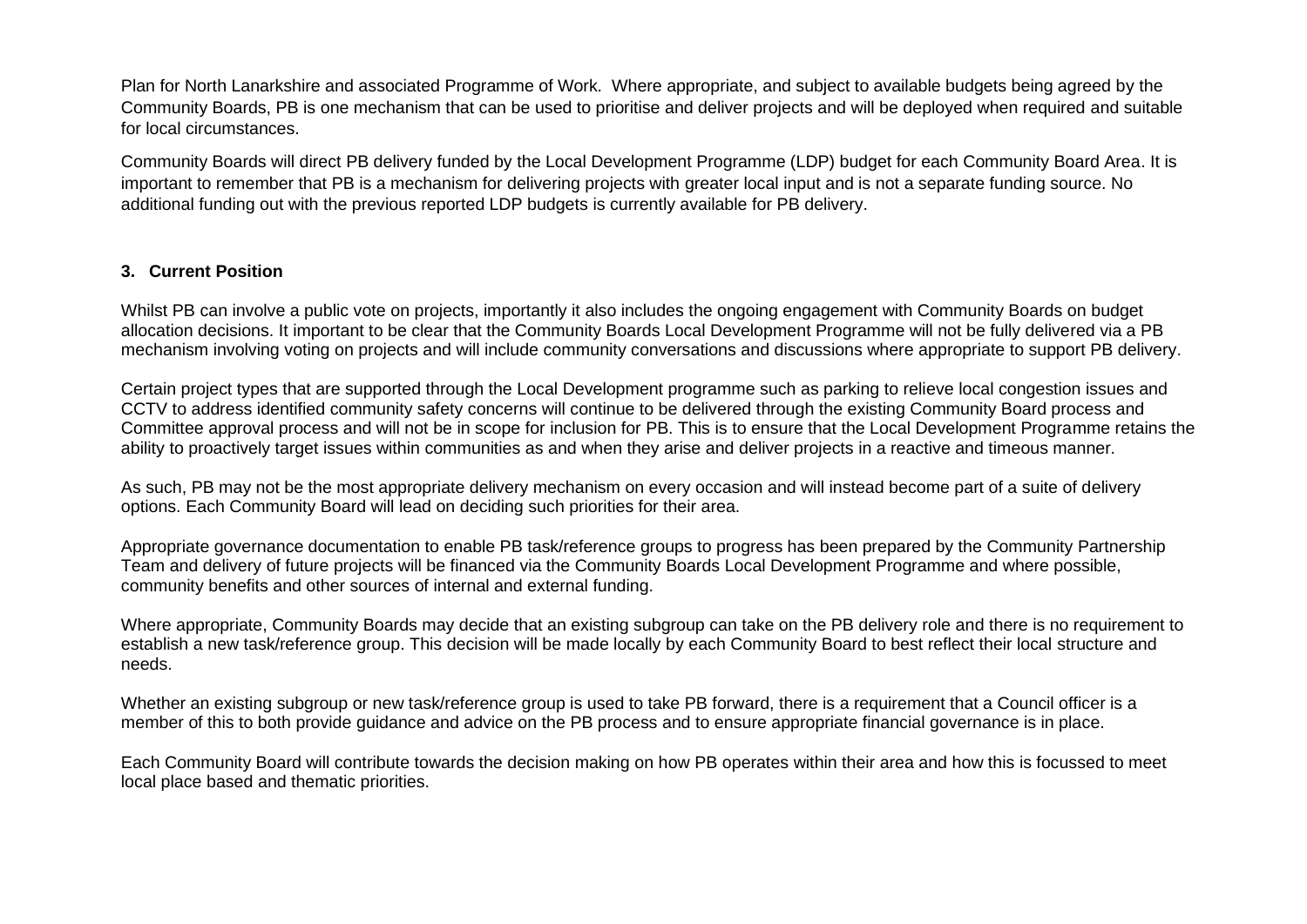#### **4. Next Steps**

Community Boards need to consider this briefing paper and appropriate approve the establishment of an appropriate participatory budgeting task / reference groups (or similar) along with governance processes with implementation supported through the Community Board development programme and by the Community Partnership Team.

For further information please contact:

Ross Dunn (Motherwell, Wishaw, Shotts): [dunnr@northlan.gov.uk](mailto:dunnr@northlan.gov.uk) Christine Boyle (Bellshill, Airdrie, Coatbridge) [boylech@northlan.gov.uk](mailto:boylech@northlan.gov.uk) Gary Stark (Cumbernauld, Kilsyth, Norther Corridor) [starkga@northlan.gov.uk](mailto:starkga@northlan.gov.uk)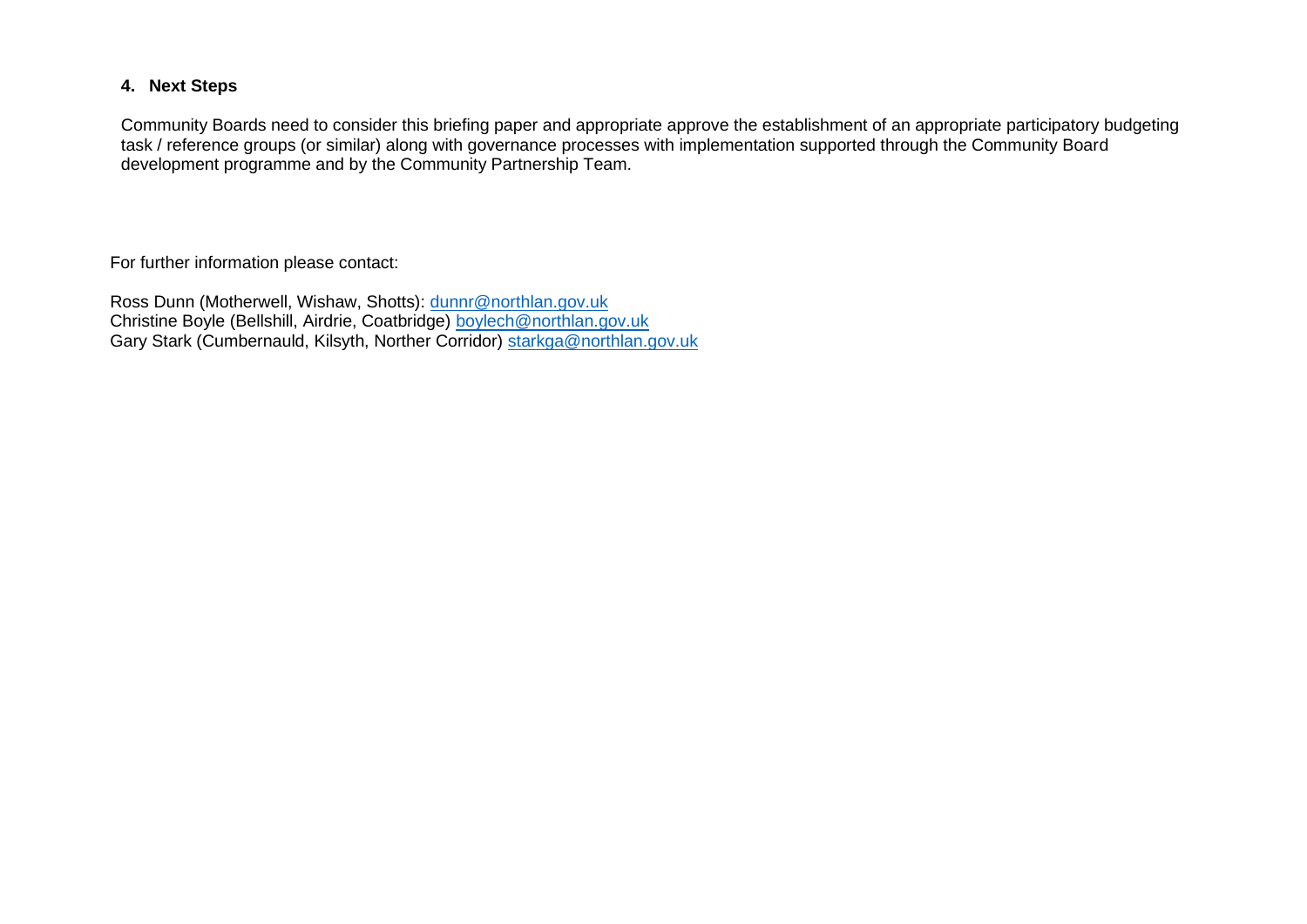## **Updated PB Action Plan**

#### **Mainstream PB Action Plan**

| <b>Stage</b>       | <b>Task</b>                                                                                                         | <b>Actions</b>                                                                                                       | <b>Comments</b>                                                                                                                                                                                                            | <b>Due</b> |
|--------------------|---------------------------------------------------------------------------------------------------------------------|----------------------------------------------------------------------------------------------------------------------|----------------------------------------------------------------------------------------------------------------------------------------------------------------------------------------------------------------------------|------------|
| <b>Review and</b>  | <b>Review PB Pilot</b>                                                                                              | Full review of                                                                                                       | Short term task and review group                                                                                                                                                                                           | Complete   |
| <b>Approval</b>    | and report to<br>committee                                                                                          | phase 1 pilot to<br>capture lessons<br>learned and<br>critically<br>evaluate                                         | established to complete review.<br>Outcomes and recommendations<br>presented to Community<br><b>Empowerment Committee Feb</b><br>20.                                                                                       |            |
|                    | Prepare<br>mainstream<br>discussion<br>paper                                                                        | process<br>Produce paper<br>for Heads of<br><b>Service</b>                                                           | Research carried out on<br>mainstream delivery potential.<br>Paper produced presenting a<br>suite of options to achieve 1%<br>target.                                                                                      | Complete   |
|                    | Seek approval<br>for Mainstream<br>PB proposals<br>from CMT                                                         | <b>CMT</b> report<br>required to seek<br>approval for<br>mainstream PB                                               | Report produced which also<br>captures outcomes of recent<br>internal audit.                                                                                                                                               | Complete   |
|                    | Seek approval<br>for Mainstream<br>PB proposals<br>from Community<br>Empowerment<br>Committee                       | Committee<br>report required<br>to seek approval<br>for mainstream<br><b>PB</b>                                      | Report produced which also<br>captures outcomes of recent<br>internal audit.                                                                                                                                               | Complete   |
| <b>Development</b> | Establish a<br>senior level task<br>and finish group<br>with terms of<br>reference                                  | <b>Identify</b><br>appropriate<br>officers (third<br>tier)                                                           | Provisional list compiled. PB<br>budget streams need to be<br>clarified urgently to allow<br>appropriate officers to be invited.<br>Induction and training on different<br>PB methodologies to be provided<br>as required. | Complete   |
|                    | Establish project<br>management<br>structure for<br>delivery of<br><b>Mainstream PB</b>                             | <b>Prepare Project</b><br><b>Brief and</b><br><b>Preliminary Risk</b><br>Assessment for<br>project for<br>approval.  | <b>Head of Communities will be</b><br>Project Sponsor and sign off<br>required to proceed.                                                                                                                                 | Complete   |
|                    | <b>Establish expert</b><br>delivery support<br>team                                                                 | Set up team<br>from CPT and<br>Finance.                                                                              | Officers from CPT and finance to<br>be identified to progress. Lead for<br>delivery support team to be<br>identified.                                                                                                      | Complete   |
|                    | Develop project<br>management<br>model, action<br>plan and risk<br>register in line<br>with audit<br>outcome report | <b>Produce PB</b><br>delivery action<br>plan and risk<br>register.<br>Complete<br>project<br>management<br>documents | Working group to lead on action<br>plan and risk register. Risk and<br>Issue log to be created as part of<br>Project Management documents.<br>Create communication matrix and<br>set up lessons learned log.               | Complete   |

**Appendix 5**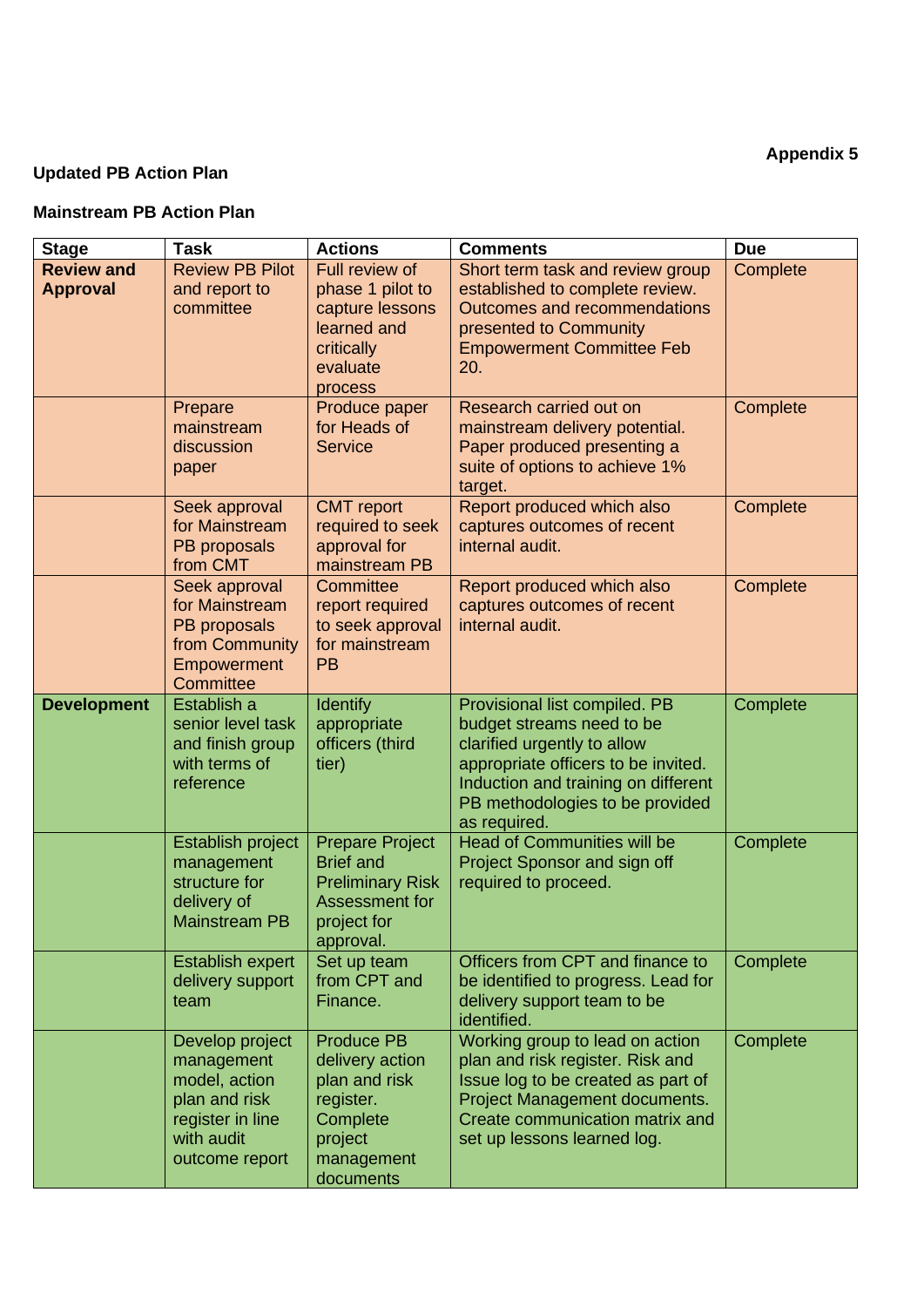|                   | Prepare final<br>documentation<br>for Community<br><b>Boards</b>                            | <b>Produce full</b><br>suite of PB<br>documents                         | Draft documents have already<br>been produced in relation to<br>project led PB. To be finalised<br>and signed off.<br>Guidance to be produced on<br>service level PB and Community<br>Board role in influencing local<br>spend priorities. Mainstream PB<br>will be focussed on service wide<br>delivery rather than individual<br>projects. Anticipated that service<br>level PB spend will be agreed for<br>3-year period to avoid process<br>repetition.                                                                                                                                     | Complete           |
|-------------------|---------------------------------------------------------------------------------------------|-------------------------------------------------------------------------|-------------------------------------------------------------------------------------------------------------------------------------------------------------------------------------------------------------------------------------------------------------------------------------------------------------------------------------------------------------------------------------------------------------------------------------------------------------------------------------------------------------------------------------------------------------------------------------------------|--------------------|
|                   | <b>Support</b><br>colleagues to<br>establish<br>service level PB                            | Expert team to<br>support set up<br>of PB at service<br>level.          | Task and action will be<br>dependent on approved budget<br>streams. Individual services will<br>be expected to provide a delivery<br>team and directly support<br>Community Boards to identify and<br>direct localised spend priorities.                                                                                                                                                                                                                                                                                                                                                        | Ongoing            |
| <b>Initiation</b> | <b>Present PB</b><br>process to<br>Community<br><b>Boards to seek</b><br>buy in             | Formal<br>presentation of<br><b>Mainstream PB</b>                       | Corporate presentation to be<br>produced with We Aspire/One<br>Plan thematic. Will require<br>graphics support to produce.<br><b>Presentation should clearly</b><br>identify various PB mechanisms<br>and be clear that not all PB<br>delivery relates to capital build<br>projects. Presentation to<br>emphasise the important role<br>community boards have in<br>identifying and reaching<br>agreement on local spend<br>priorities. Presentation should<br>highlight what budgets are in<br>scope with justification. Be clear<br>what elements are consultation<br>and what are informing. | Complete           |
|                   | Present PB to<br>partner services<br>as approved to<br>commence roll<br>out of<br>programme | Formal<br>presentation of<br><b>Mainstream PB</b>                       | Internal presentation to be<br>produced suitable for delivery to<br>services and schools (Head<br>teachers/staff). Presentation<br>should clearly identify various PB<br>mechanisms and be clear that not<br>all PB delivery relates to capital<br>build projects. School<br>presentation to focus on PEF<br>option for PB delivery with<br>relevant examples (e.g. lowering<br>cost of school day)                                                                                                                                                                                             | Nov 21-March<br>22 |
|                   | <b>Establish</b><br>Community<br><b>Board PB Task</b>                                       | Briefing paper to<br>be presented to<br>9 community<br>boards outlining | Briefing paper produced and<br>presented to each Board during<br>meeting cycle in Nov/Dec 2021.<br>Paper outlines options to localise                                                                                                                                                                                                                                                                                                                                                                                                                                                           | Complete           |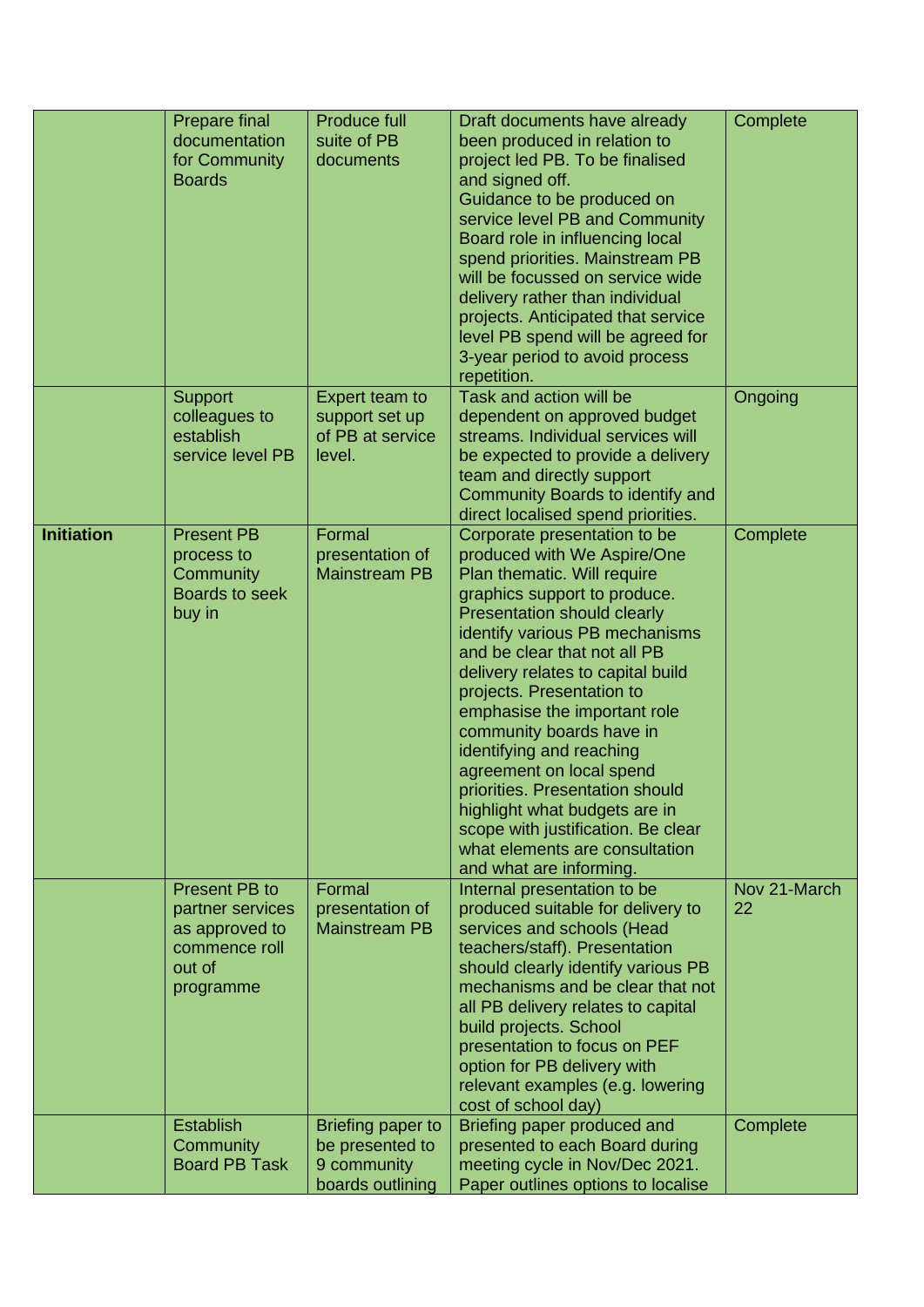| Reference<br>Groups                                                                                                               | requirement to<br>establish PB<br>task reference<br>group following<br>decision of<br>Community<br>Empowerment<br>Committee.                                                                            | PB delivery and requests that<br>each board decides on the best<br>structure at a local level to<br>progress PB development.<br>Groups will be formalised in<br>advance of Feb/Mar 2022 board<br>cycle                                                                                                                                                                                                                                                                                               |                    |
|-----------------------------------------------------------------------------------------------------------------------------------|---------------------------------------------------------------------------------------------------------------------------------------------------------------------------------------------------------|------------------------------------------------------------------------------------------------------------------------------------------------------------------------------------------------------------------------------------------------------------------------------------------------------------------------------------------------------------------------------------------------------------------------------------------------------------------------------------------------------|--------------------|
| Provide support<br>to partner<br>services during<br>establishment of<br><b>Mainstream PB</b>                                      | <b>Expert delivery</b><br>team input                                                                                                                                                                    | Team to support PB processes<br>and organise training as required.<br>Ensure appropriate<br>documentation shared. Partner<br>service PB concept can be<br>launched publicly at this stage<br>through community boards and<br><b>Corporate Communication</b><br>channels. CPT to provide ongoing<br>community engagement to<br>support embedding of<br>mainstream PB process.                                                                                                                         | Nov 21-March<br>22 |
| <b>Publicise</b><br>process via<br>Corporate<br>Communication<br>s and seek<br>projects (only if<br>required for PB<br>mechanism) | <b>Corp Coms to</b><br>promote PB and<br>call for projects<br>across all digital<br>platforms<br>(should relevant<br>budget be<br>available). CPT<br>to do likewise<br>directly with<br>community orgs. | Call for project proposals to be<br>open for a minimum of 6 weeks to<br>allow time for submission.<br>Promotion of service level PB to<br>run alongside this to focus<br>communities' attention on need to<br>identify local spend priorities<br>within relevant budget allocations.<br>(available budget allocation<br>should be identified prior to this,<br>considering any future efficiencies<br>which may need to be achieved)<br>Set up CONSUL platform for PB<br>voting across 9 board areas | April 2022         |
| <b>Support and</b><br>lead sub-group<br>of Community<br>Board to short<br>list projects for<br>consideration                      | Community<br>Board to form<br>sub-group                                                                                                                                                                 | CPT will produce documents to<br>support short listing of projects for<br>consideration by Community<br>Board.<br><b>Partner services will assess</b><br>response to service level PB and<br>feasibility to deliver.<br>Viability checks to be carried out<br>on all projects and service level<br>options to ensure deliverability<br>and sustainability.                                                                                                                                           | April/May 2022     |
| Community<br><b>Board to finalise</b><br>local PB lists                                                                           | Community<br><b>Board to finalise</b><br>and announce<br>projects<br>included in<br>voting process<br>and service led<br>options.                                                                       | Board consensus to be given<br>following short list process.<br>To include any direct project<br>voting results, compilation of<br>service level PB focussed on<br>local spend priority and school-<br>based proposals related to PEF.                                                                                                                                                                                                                                                               | <b>June 2022</b>   |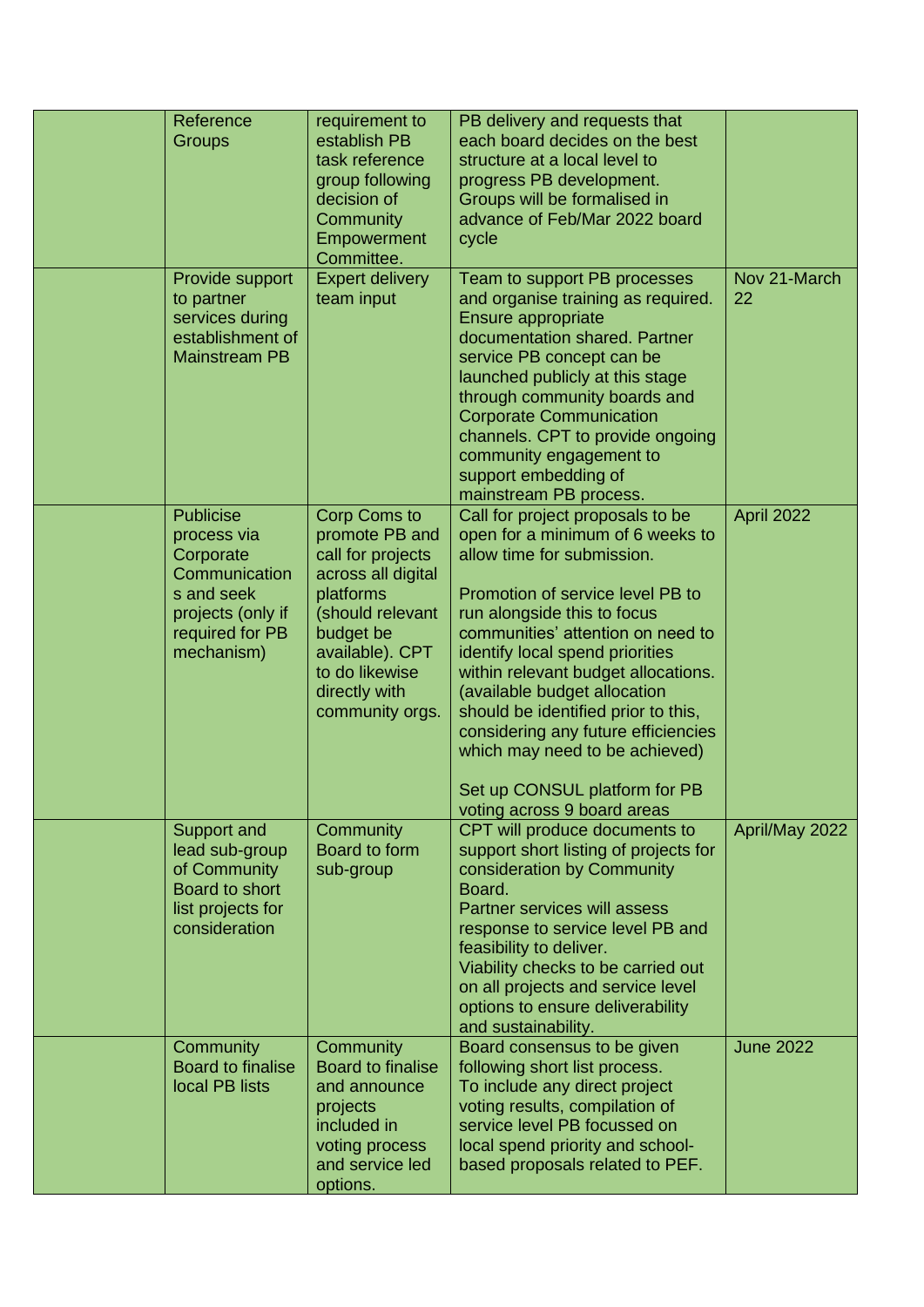| <b>Delivery</b> | <b>Report identified</b><br>PB spend to<br><b>COSLA</b>                                                                 | Pro Forma to be<br>completed<br>across services<br>identifying PB<br>spend for<br>2021/22 in<br>relation to 1%<br>target. | Pro Form circulated to all relevant<br>services to update identified PB<br>resources. Overall value of<br>Councils 1% target calculated by<br><b>Financial Solutions. Pro Forma</b><br>completed for COSLA return.                                                                                                                                                                                     | Complete                             |
|-----------------|-------------------------------------------------------------------------------------------------------------------------|---------------------------------------------------------------------------------------------------------------------------|--------------------------------------------------------------------------------------------------------------------------------------------------------------------------------------------------------------------------------------------------------------------------------------------------------------------------------------------------------------------------------------------------------|--------------------------------------|
|                 | <b>Publicise</b><br>projects via a<br>series of local<br>roadshows in<br>partnership with<br>community<br>organisations | Individual<br>roadshow<br>required for<br>each PB area<br>(virtual or<br>otherwise)                                       | Liaise with identified community<br>anchor organisations to host.<br>Promotion should clearly outline<br>identified Community Board<br>spend priorities for each of the 9<br>areas alongside any standalone<br>PB projects.                                                                                                                                                                            | <b>July 2022 (two</b><br>weeks)      |
|                 | Open project<br>voting on<br><b>CONSUL or</b><br>alternate online<br>platform                                           | Utilise platform<br>for online voting                                                                                     | Platform has previously been<br>used and has been further tested<br>to ensure suitability. CONSUL will<br>host PB project voting similar to<br>phase 1 pilot alongside.<br>Consideration to be given to<br>alternate online offering such as<br>MS Forms. Mainstream PB voting<br>to identify local spend priorities<br>for three-year period.                                                         | July/August<br>2022<br>(three weeks) |
|                 | <b>Run voting</b><br>sessions in local<br>schools                                                                       | Utilise schools<br>for young<br>people votes                                                                              | All schools to be offered live<br>voting event. Will require support<br>of wider Communities team (CLD<br>schools' staff and youth work<br>team alongside CCB staff) to fully<br>deliver in timescale.                                                                                                                                                                                                 | Aug/Sep 2022<br>(three weeks)        |
|                 | Host a<br>community<br>voting event in<br>each Board<br>area.<br>(dependent on<br>current tier<br>restrictions)         | Engage directly<br>with<br>communities                                                                                    | This action will include the<br>placement of ballot boxes at<br>strategic community locations to<br>maximise participation. Support<br>from Electoral Services required<br>to access ballot boxes. Public<br>event will include attendance by<br>relevant service representatives<br>to answer technical questions on<br>mainstream PB options.                                                        | Aug/Sep 2022<br>(three weeks)        |
|                 | Close vote and<br>collate results                                                                                       | All online and<br>offline votes to<br>be collated                                                                         | Results collation should be<br>carried out by each locality-based<br>team across the 9 board areas to<br>ease administrative burden.<br>Possibility to involve Community<br>Board sub-group in this process.<br>Additional admin support from<br>across Communities team may be<br>required for quick turnaround.<br>Service level PB assessment to<br>be carried out by individual<br>service owners. | September<br>2022                    |
|                 | <b>Results</b><br>announced and                                                                                         | Corporate/Com<br>munity Board                                                                                             | Projects to be passed to delivery<br>service for action in financial year                                                                                                                                                                                                                                                                                                                              | October 2022                         |